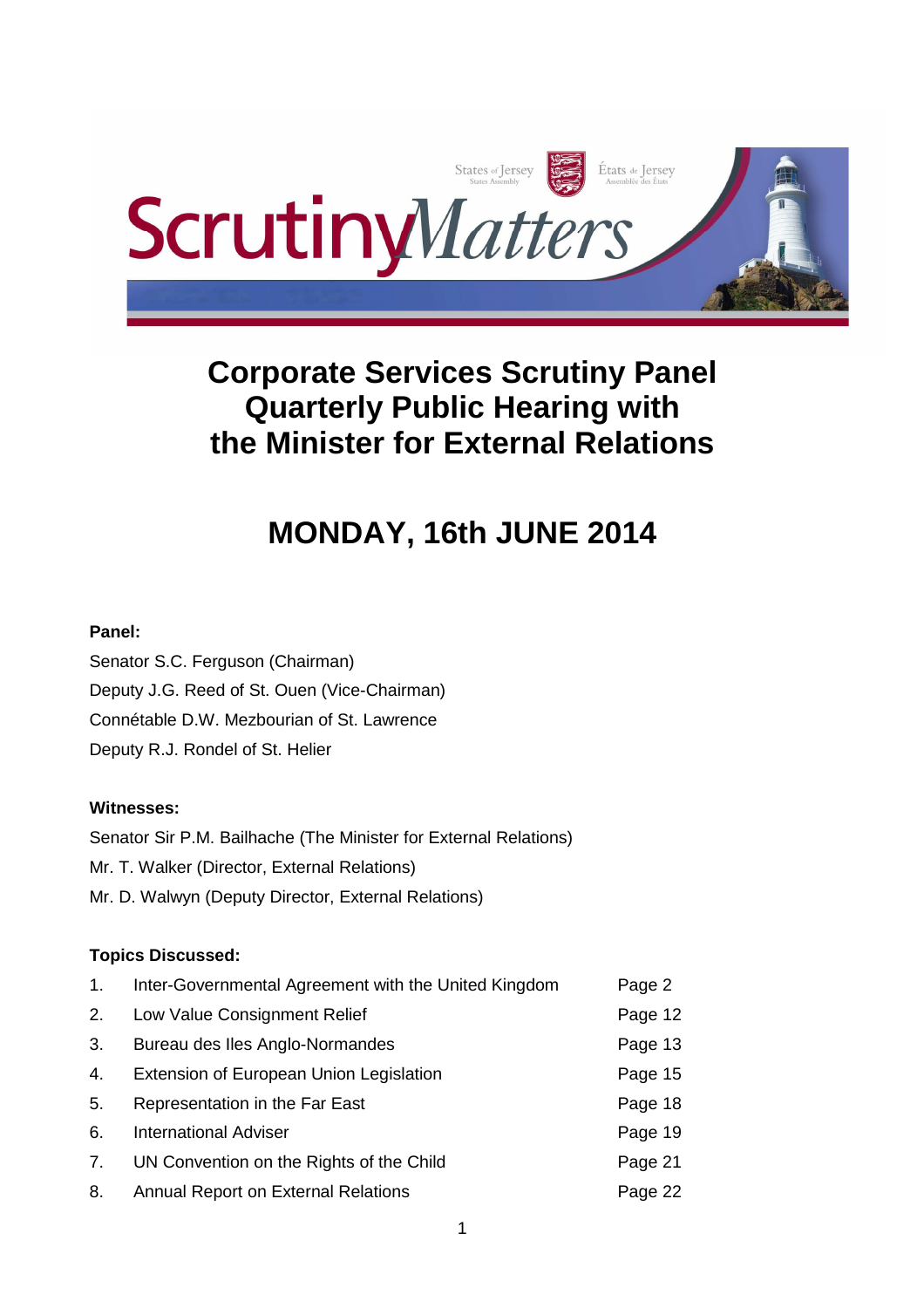| 9. | <b>Common Policy on External Relations</b> | Page 22 |
|----|--------------------------------------------|---------|
|    | 10. Relationship with Guernsey             | Page 25 |
|    | 11. Romanian Driving Licences              | Page 26 |

[14:03]

## **Senator S.C. Ferguson (Chairman):**

Good afternoon, Minister, welcome to this public hearing of the Corporate Services Scrutiny Panel, our regular quarterly public hearing with yourself as Minister for External Relations. Now, if I can bring to your attention the health warning next to you. Thank you. Right, well if we can start with the intergovernmental agreement and the relationship with the U.K. (United Kingdom), please, Minister. I suppose the obvious question is: why have you lodged an amendment to P.67 as an independent member and not as Minister for External Relations?

## **The Minister for External Relations:**

Well, I think my first answer to that, Chairman, is that I have not lodged an amendment to the I.G.A. (Intergovernmental Agreement). The Minister for External Relations is being questioned by the Scrutiny Panel and the Minister for External Relations has not lodged an amendment.

## **The Deputy of St. Ouen:**

Maybe then I could ask you: as Minister for External Relations what is your view of the amendment lodged by an independent member?

# **The Minister for External Relations:**

I do not think, Deputy, that the Minister for External Relations really can have a view on this. There is a government position which is represented by the Chief Minister and by the Minister for Treasury and Resources and that is the government position and I think you must ask the government representatives for their views on that. As an independent member, as you rightly say, I have lodged an amendment but I have not lodged it as Minister for External Relations.

## **Deputy R.J. Rondel:**

When you say that is a government position, is that the Council of Ministers' decision?

## **The Minister for External Relations:**

It may be, Deputy, I am not sure. It certainly is the position of a number of members of the Council of Ministers and it is a position of the Chief Minister and the Treasury Minister.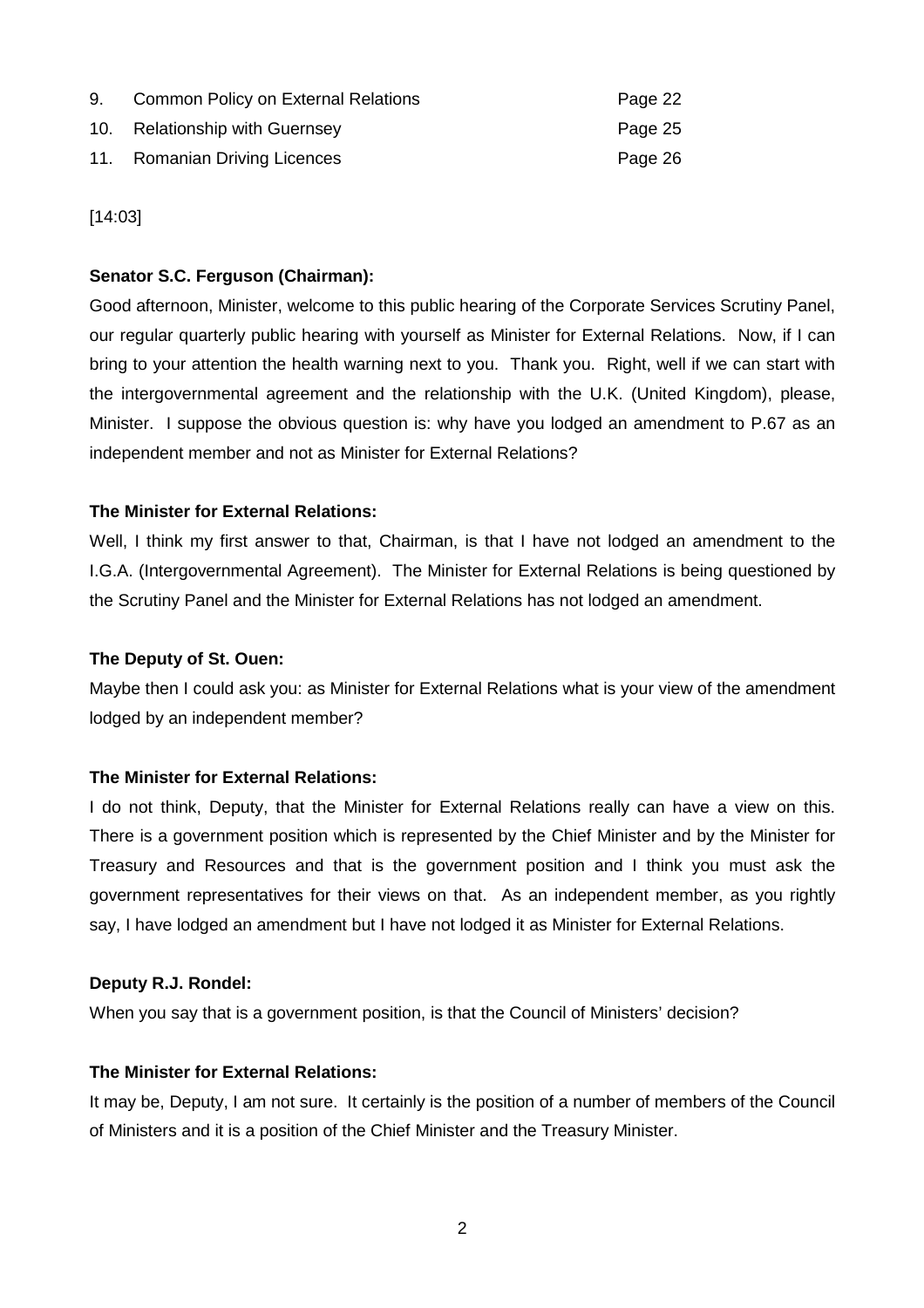#### **The Deputy of St. Ouen:**

Can you just confirm...we are well aware that you as a Minister are required to follow and support the common policy as agreed by the Council of Ministers. Briefly, what position does the Council of Ministers take on the proposed agreement that is to be entered into with the U.K.?

#### **The Minister for External Relations:**

I am sorry, I am not sure that I understood that question. You are asking me to explain the position of the Council of Ministers?

#### **The Deputy of St. Ouen:**

Sorry, I am trying to think of the actual title and maybe the Director will help me here. There is a common policy for external relations, which as Minister you are signed up to and it is a common policy of the Council of Ministers which extends to all sorts of matters. I suppose my first question is does it extend to the matter of this agreement that is planned to be entered into with the U.K.?

## **The Minister for External Relations:**

Yes, I think it does. It is the common policy for external relations; it encourages the government to reach agreements with other countries and to promote Jersey's international identity and so on.

#### **The Deputy of St. Ouen:**

What role as Minister for External Relations are you required to play with regard to the implementation of that common policy?

## **The Minister for External Relations:**

Well, I implement the common policies to the best of my ability.

#### **The Deputy of St. Ouen:**

And with regard to the specific agreement with the U.K. what would be your involvement as Minister for External Relations?

#### **The Minister for External Relations:**

The agreement between the U.K. and Jersey was signed by the Chief Minister and the Chief Minister took responsibility for it.

#### **Senator S.C. Ferguson:**

Was the Chief Minister...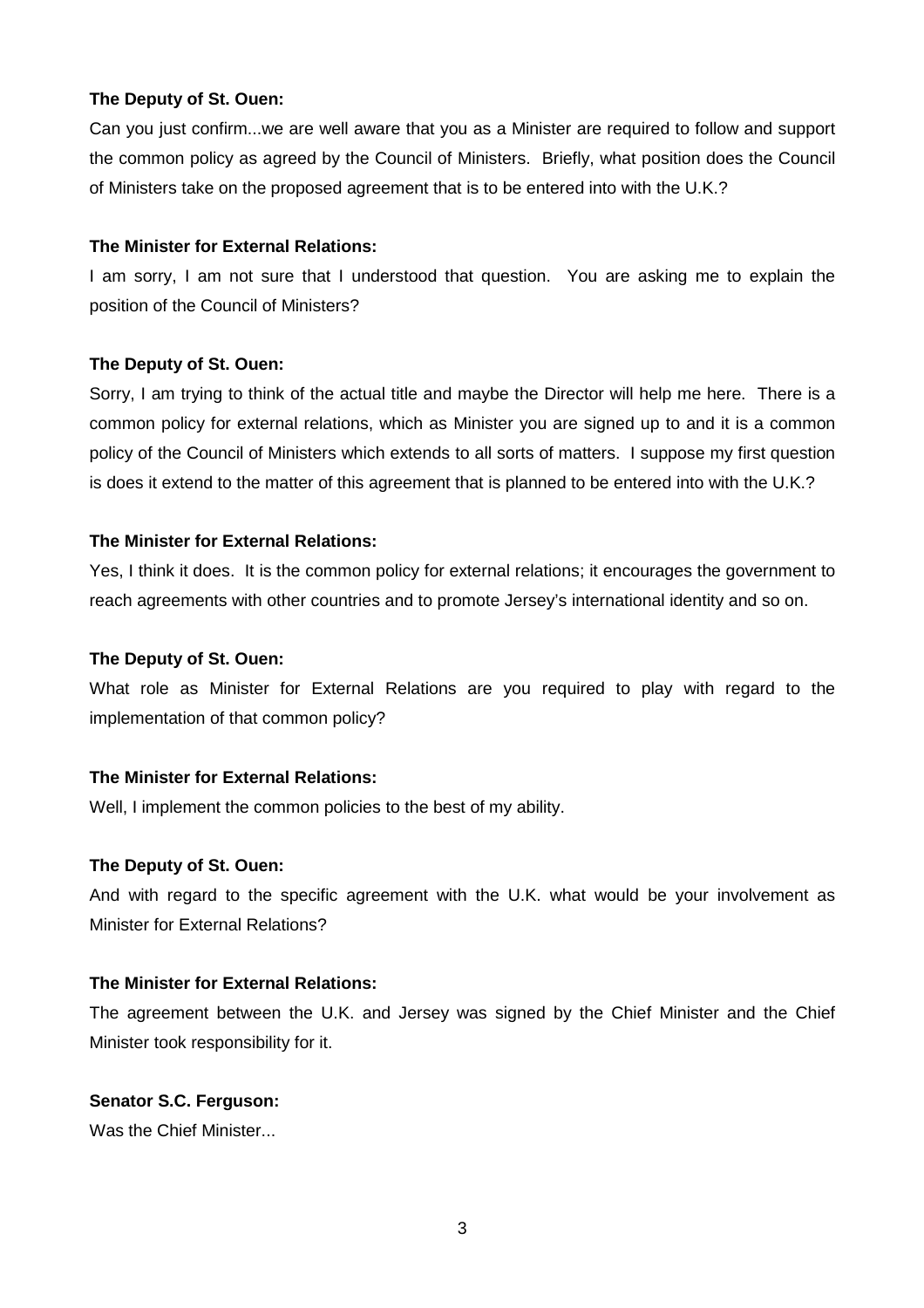#### **The Deputy of St. Ouen:**

Sorry, again, it has been a little bit unclear as to the exact relationship and role and responsibilities regarding external relations because we are aware that the Chief Minister obviously plays a part but now we have a Minister for External Relations and obviously as Minister you have been delegated with specific authority. One would presume that whatever the Chief Minister does or signs you would be in support and be consulted upon, is that correct?

#### **The Minister for External Relations:**

Yes, can I try to be helpful?

#### **The Deputy of St. Ouen:**

Yes, thank you.

## **The Minister for External Relations:**

In relation to the U.K. I.G.A. and in relation to a number of different international matters of this kind, the Chief Minister and the Minister for External Relations, the Minister for Treasury and Resources, and sometimes other Ministers consulted with each other and with officials in determining what their policy in relation to a particular agreement is going to be. And on this occasion the final agreement was made by the Chief Minister and by the Minister for Treasury and Resources at a time when coincidentally I was out of the Island.

## **The Deputy of St. Ouen:**

Are you expected as Minister for External Relations to fully support the actions of the Chief Minister in this regard?

## **The Minister for External Relations:**

I think if I can speak in general terms of all Ministers I think there are few who have not supported the Chief Minister as resolutely and as firmly as I have.

## **The Deputy of St. Ouen:**

I am not suggesting otherwise. I suppose it is linked to the next question. You are obviously responsible for developing relationships and building relationships with the U.K. and elsewhere, my concern...my question to you is: if actions as an independent member put into question your other role, which is Minister for External Relations, do you think it could cause concern with the government that you are trying to build relations with?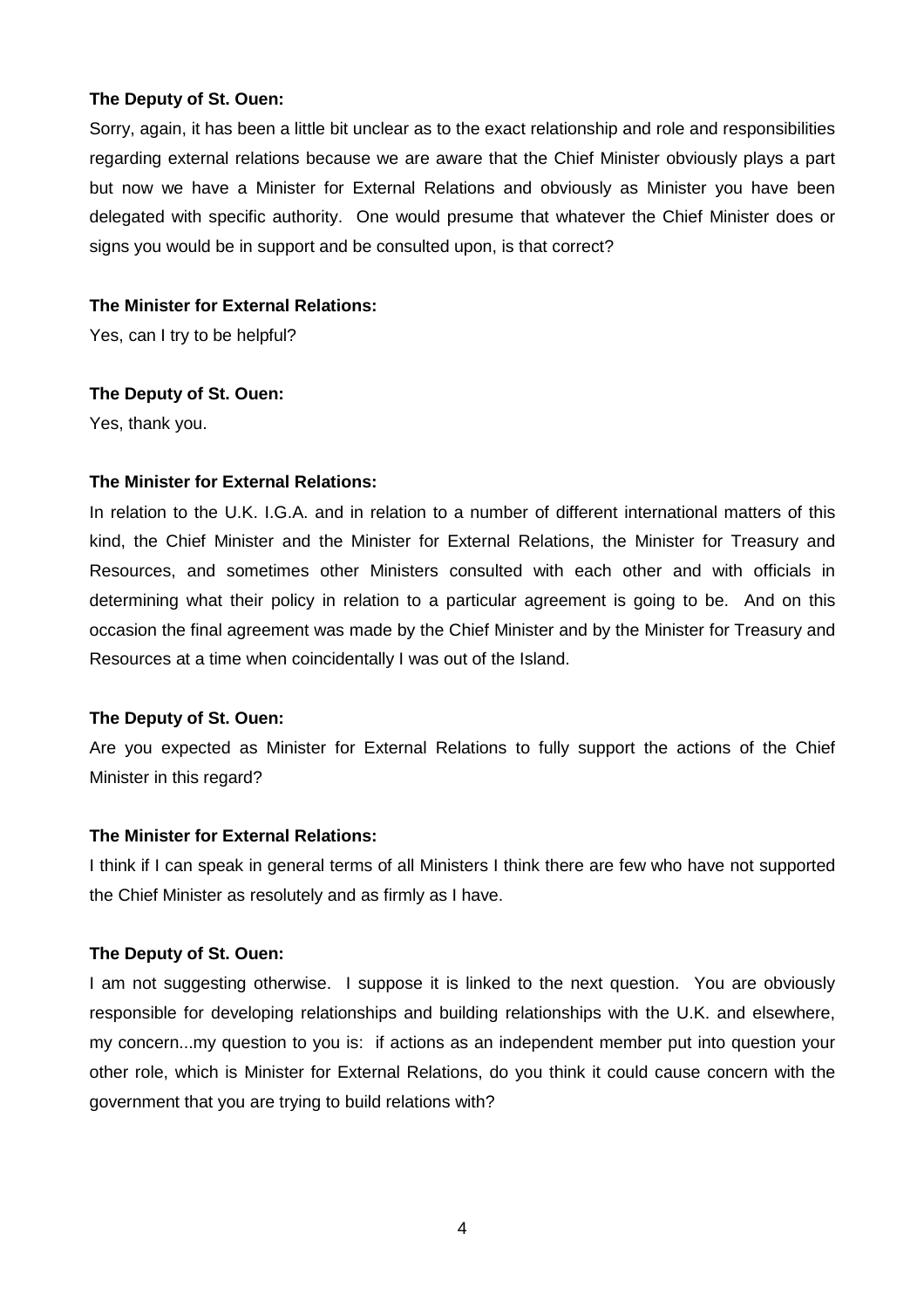#### **The Minister for External Relations:**

Well, we are a little bit rehearsing a debate that is going to take place tomorrow or the day after tomorrow. My own view, and I am being lured, Deputy, by you into a position that I think probably is not the correct position for me to be in because, as I say, the Minister for External Relations does not have a view on Senator Bailhache's amendment. But I think I can tell you that I do not believe that the amendment, if adopted, would have the slightest affect upon our relationship with the United Kingdom.

#### **Deputy R.J. Rondel:**

Just to clarify, Minister, the original proposition, if I understood you correctly, you said you were out of the Island when that was presented and drafted?

## **The Minister for External Relations:**

No, I was out of the Island when the decision was made to sign the agreement in the shape which it now is.

#### **Deputy R.J. Rondel:**

Okay, but that is what was implemented with the backing of the officers I presume at the time?

#### **The Minister for External Relations:**

I think you will have to ask the Chief Minister that.

## **Senator S.C. Ferguson:**

Who was involved with this? Agreeing the U.K. F.A.T.C.A. (Foreign Account Tax Compliance Act) as opposed to the American one? It appears from what you say, Minister, that it was the Chief Minister and the Minister for Treasury and Resources which seems a little...how do you decide the boundaries within which you are all working when you are the Minister for External Affairs and yet the Minister for Treasury and Resources is weighing in as Assistant Minister for Financial Services with this, with the Chief Minister. It all seems a bit confused.

## **The Minister for External Relations:**

I do not think, with respect, Chairman, that it is confused, I think the position is that a number of different Ministers have responsibilities in different ways for external relations. The Chief Minister has, as it were, the overriding responsibility for external relations because he is the Minister vested by law with that responsibility. But the States have also created the Minister of External Relations and there are certainly responsibilities that have been assigned to me. The Minister for Treasury and Resources clearly in financial matters has responsibilities which sometimes spread into the - spread externally. So he has responsibilities too. Similarly the Minister for Economic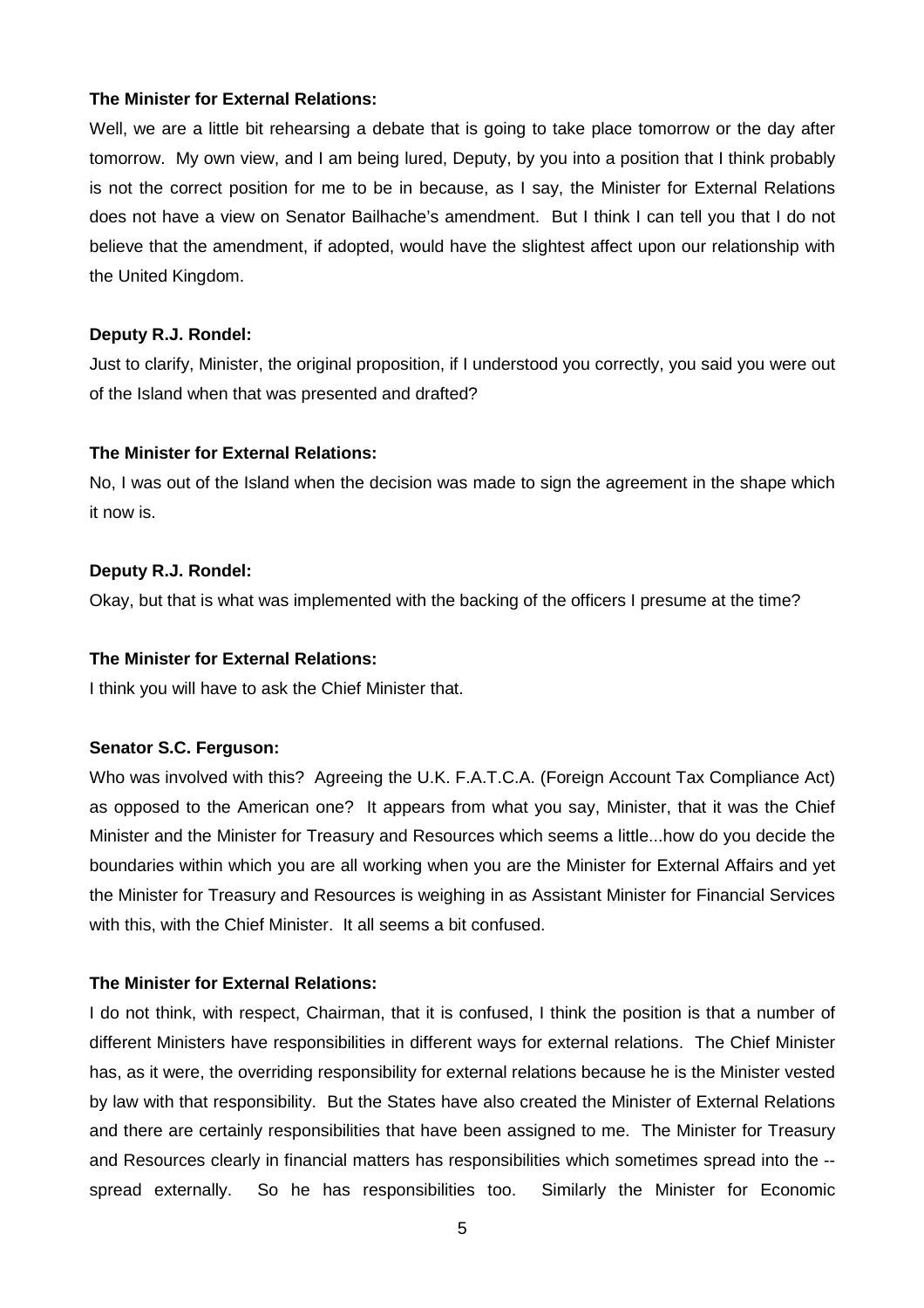Development, in terms of encouraging the development of the economy quite often is engaged in overseas trips which involve discussions with politicians and others in other countries. So there are a number of Ministers who share this responsibility and although you keep reverting to the I.G.A., I do not think I can really say any more than I have already said. There were discussions between the 3 Ministers, as it happened I was out of the Island when the time came to make a decision on the content of the I.G.A.

#### [14:15]

The Ministers who were in the Island and responsible at that time were the Minister for Treasury and Resources and the Chief Minister.

#### **Deputy R.J. Rondel:**

Sorry, Chairman, you indicated that you did not think Senator Bailhache's amendment would have much effect on the relationship with the U.K. Is that a decision backed by the Council of Ministers having discussed the amendment?

#### **The Minister for External Relations:**

I am not responsible for what other Ministers think, Deputy. I think you must ask them what their views are. My view is that there would be no substantial effect upon the relationship with the United Kingdom if the amendment were adopted.

#### **Senator S.C. Ferguson:**

In your capacity as Minister for External Relations, have you had discussions with the other Crown dependencies as to what their feelings are about the U.K. F.A.T.C.A. and how the U.K. has behaved?

#### **The Minister for External Relations:**

Not personally.

## **The Connétable of St. Lawrence:**

This does not seem to me to be a good state of affairs, that we have a Minister for External Affairs when out of the Island is not consulted on something which is very much an external affairs issue as I see it.

#### **The Minister for External Relations:**

Sometimes these things happen, Connétable.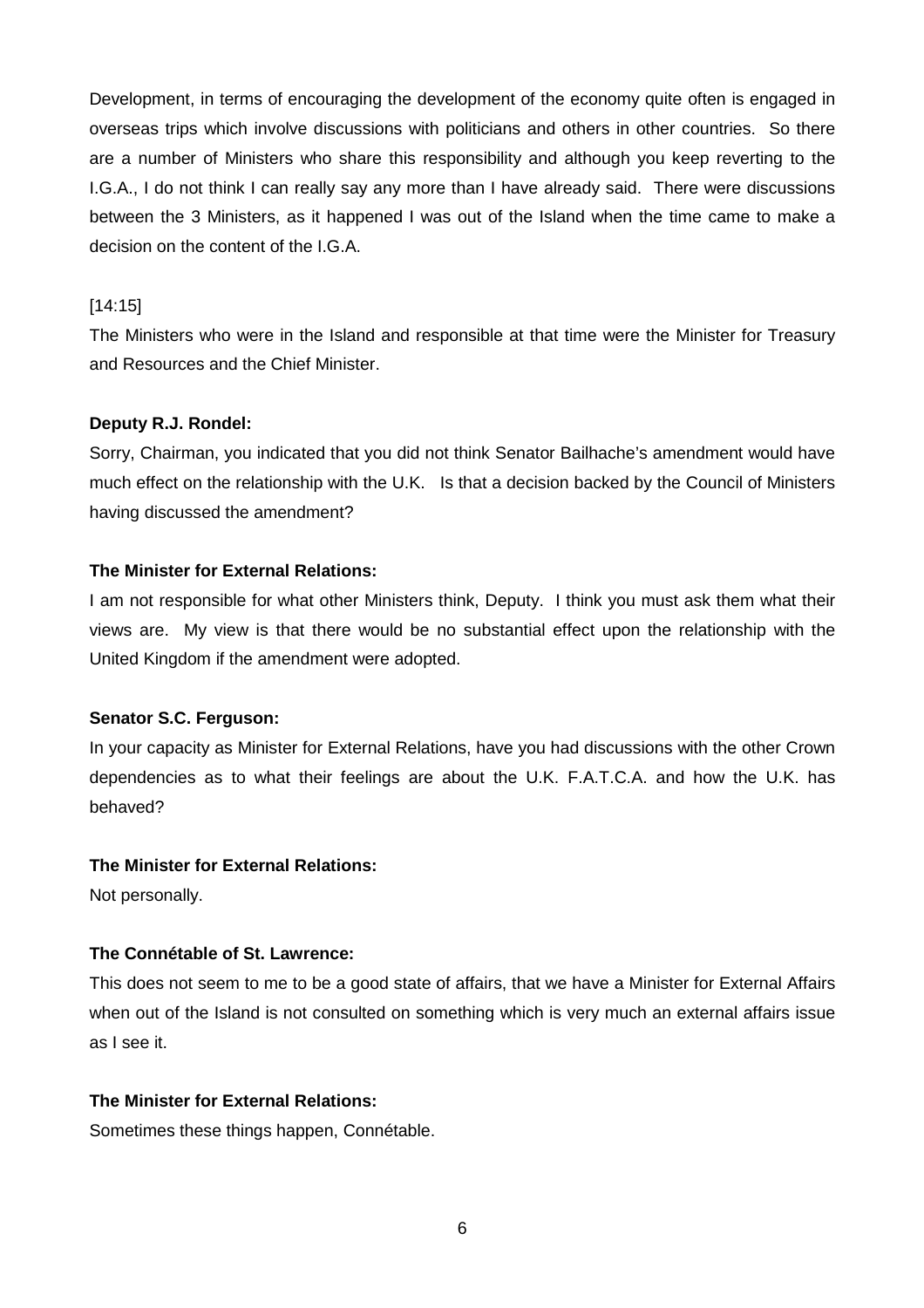#### **The Connétable of St. Lawrence:**

So it is not a good state of affairs from the outside looking in. What have you done with the Chief Minister and/or the Council of Ministers to ensure that you and they do not find themselves in a similar situation in the future?

#### **The Minister for External Relations:**

This situation has not arisen before and hopefully it will not arise again. But I suppose the strict answer to that is that next year there will be collective responsibility imposed by law on Ministers. So Senator Bailhache, if he were still a Minister would not be able to bring such an amendment, at least I suspect that is the case.

#### **The Connétable of St. Lawrence:**

So had you been present at the discussions about this agreement, would you have spoken against what they were proposing?

#### **The Minister for External Relations:**

Well, that is all hypothetical, Connétable, I was not there.

# **Senator S.C. Ferguson:**

Yes, but the Connétable has...

#### **The Connétable of St. Lawrence:**

Yes, but we are not in the States now so we are able to ask hypothetical questions. We would expect an answer.

#### **The Minister for External Relations:**

I think it is fair to say that there were differences of opinion in relation to this issue for a long time.

#### **The Connétable of St. Lawrence:**

Yes, because it did not just happen overnight. There must have been a lead in to it.

## **The Minister for External Relations:**

Well, as you would expect between Ministers, there are robust discussions about all kinds of matters and Ministers do not always agree with each other in relation to the policy to be adopted.

#### **The Connétable of St. Lawrence:**

You told us earlier that you did not think there would be particular implications if your amendment was adopted. There would not be implications for our relationship with the U.K.

7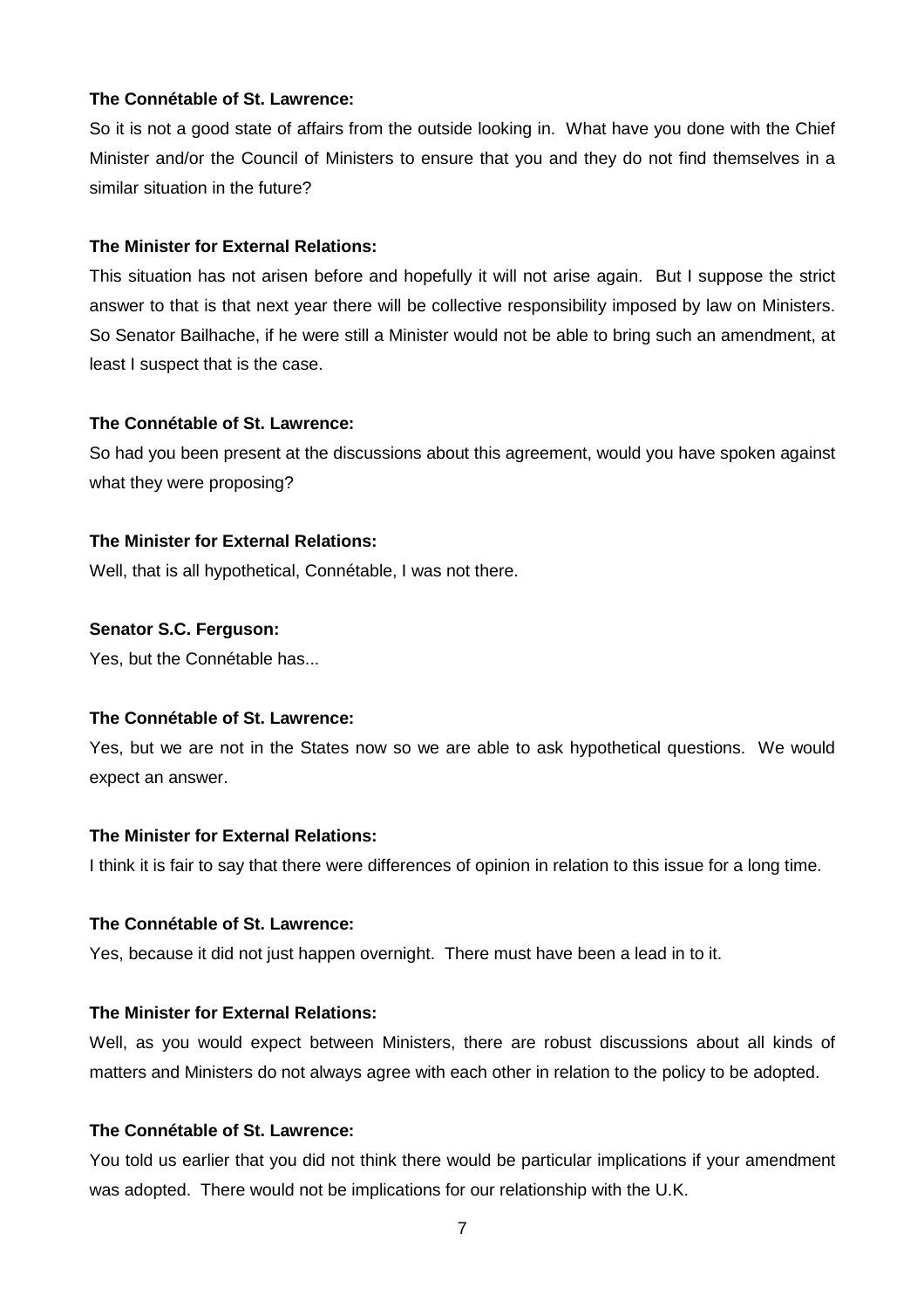## **The Minister for External Relations:**

That is my view.

# **The Connétable of St. Lawrence:**

What is your view to the implications for the amendment not being adopted?

# **The Minister for External Relations:**

Well, equally there will be no effect upon the relations with the United Kingdom.

# **Deputy R.J. Rondel:**  Will the Council of Ministers be issuing comments on the amendment for the debate?

## **Director, External Relations:**

I understand that it is likely that the Chief Minister will be presenting comments later today.

## **The Deputy of St. Ouen:**

Will that be based on the advice of your officers that are directly responsible to you, Minister?

## **Director, External Relations:**

You mean the Chief Minister's comments, will that be based on advice of officers? Yes.

## **Senator S.C. Ferguson:**

But not yourself? Sorry, we are treading on **[Laughter]** eggshells here, are we not?

## **Director, External Relations:**

The public service is indivisible in that sense.

## **The Deputy of St. Ouen:**

Perhaps I can ask an easier question or perhaps a more direct question hopefully. What involvement did you, Minister, or your department have in the development of the intergovernmental agreement that has been now signed with the U.K.?

# **The Minister for External Relations:**

My department has been implicitly involved with it all the way through.

## **The Deputy of St. Ouen:**

Right, okay, would you be the primary source of advice around this agreement?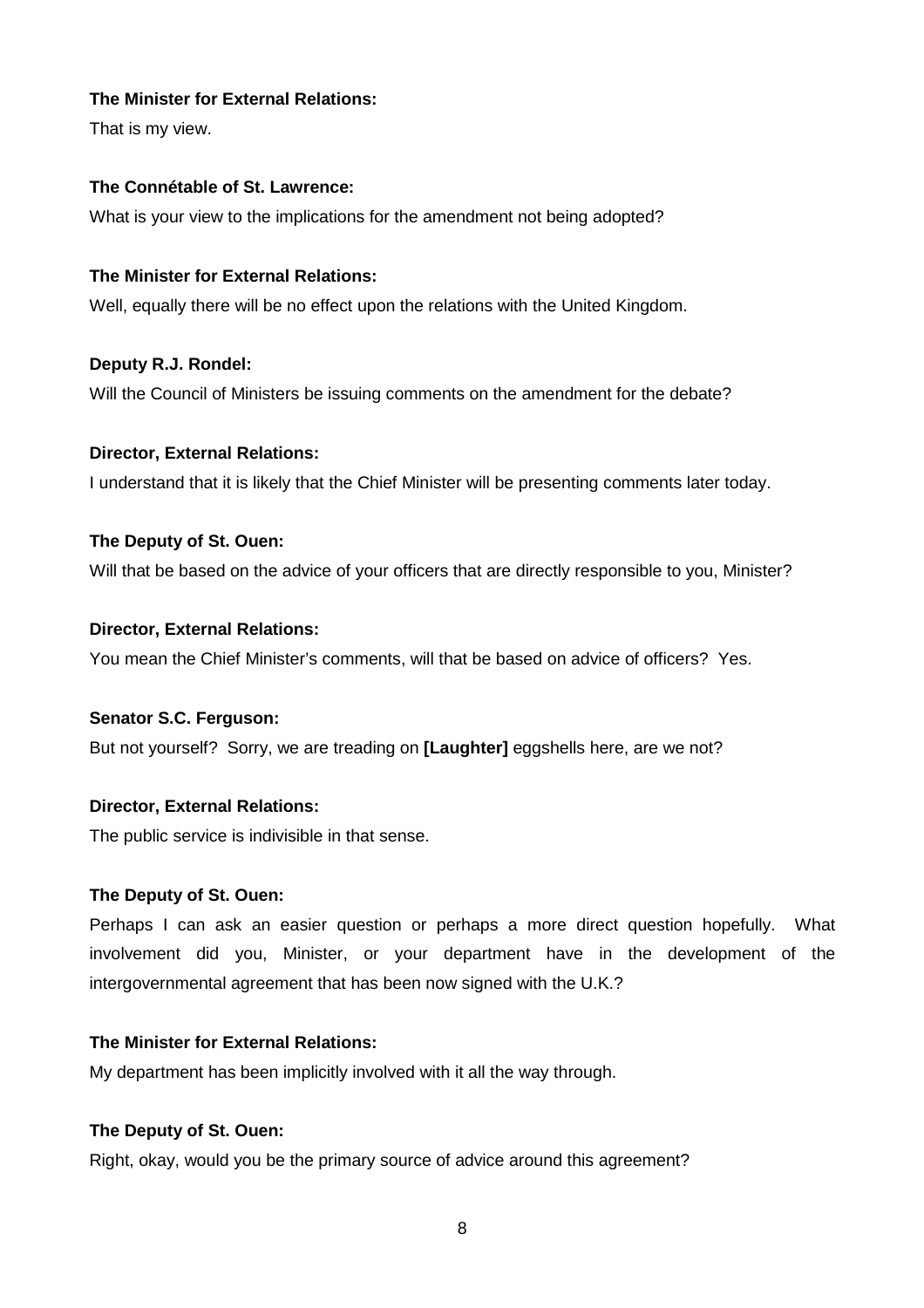## **Director, External Relations:**

Advice to whom?

# **The Deputy of St. Ouen:**

Well, to those that...the Council of Ministers, the Chief Minister or whoever else may be involved in making the final decision about whether or not an agreement should be entered into?

# **Director, External Relations:**

Yes, myself and my colleagues would have advised the Council of Ministers who discussed this matter probably on 3 occasions.

# **The Deputy of St. Ouen:**

What other stakeholders would advice have been sought from?

## **Director, External Relations:**

I think from memory, industry were consulted. I believe there was a consultation. Again, these are probably questions for the Chief Minister but...

## **The Deputy of St. Ouen:**

Seeing you are closely involved I thought you would know who the key stakeholders were.

## **Senator S.C. Ferguson:**

Yes, who took the lead on this then?

# **Director, External Relations:**

From memory I think that industry was consulted quite extensively during the process and the Connétable will remember there was quite a long gestation period from the initial suggestion to the Chief Minister signing the agreement.

## **Senator S.C. Ferguson:**

This is an agreement based on external affairs but the Chief Minister took the lead on it, did he?

# **Director, External Relations:**

The Chief Minister was the signatory, yes.

## **Senator S.C. Ferguson:**

Did he take the lead in the discussions?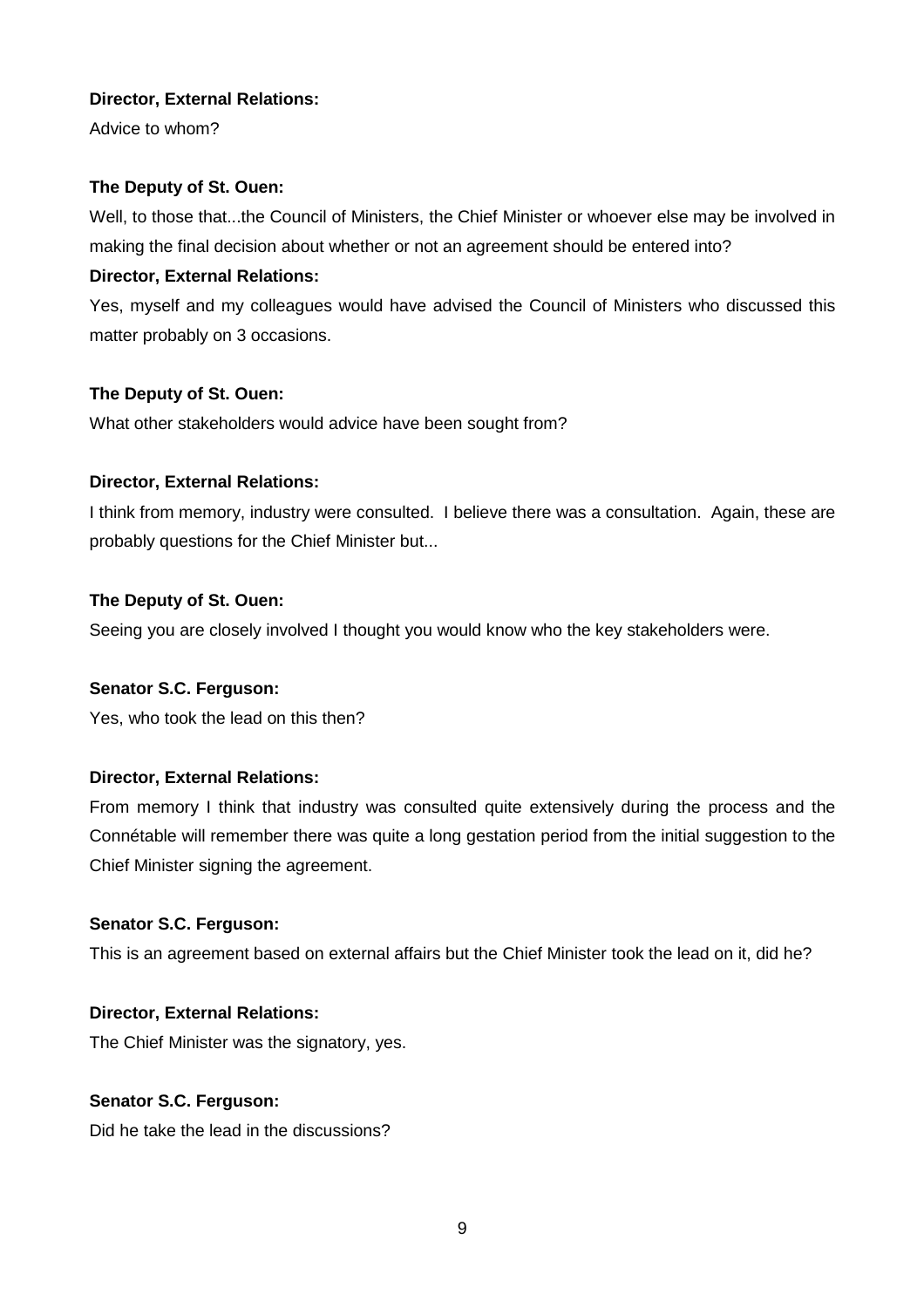## **Director, External Relations:**

In the way that the Chief Minister would normally chair discussions of Council, yes. Did he take the lead in the discussions with the United Kingdom, is that what you mean?

# **Senator S.C. Ferguson:**

Yes, well just generally. He is chairing the meetings perhaps.

# **Director, External Relations:**

Council of Ministers.

# **Senator S.C. Ferguson:**

But if...I am just trying to follow the sort of procedures on this because if it is a matter of external relations I would have expected the Minister to take the lead.

## **The Minister for External Relations:**

Well, I think that as it was a matter that crossed a number of ministerial responsibilities as Sir Philip has outlined earlier, you know, then the Chief Minister naturally held the ring on matters that affect two or more Ministers, as he would in any other policy area as required by the law. It is a very straightforward...it is not an unusual procedure.

# **The Deputy of St. Ouen:**

Can you just confirm that the unamended intergovernmental agreement that has been signed with the U.K. was a requirement placed on us by the U.K.?

# **Senator S.C. Ferguson:**

Before we could sign the F.A.T.C.A. you mean?

# **The Minister for External Relations:**

Well, I do not know, I do not think I would express it in quite that way. There was a voluntary acceptance by the Government of Jersey of the terms which were put forward. The background to that is something which we may be debating tomorrow or the day after.

# **The Deputy of St. Ouen:**

Is it not the case that the starting point of the discussions were initiated by the Jersey Government discussing a F.A.T.C.A. agreement with the U.S. (United States), and it was due to that that the U.K. started to suggest that we should not be signing that agreement in isolation and that if we were to choose to follow that route that we should sign a similar agreement with them?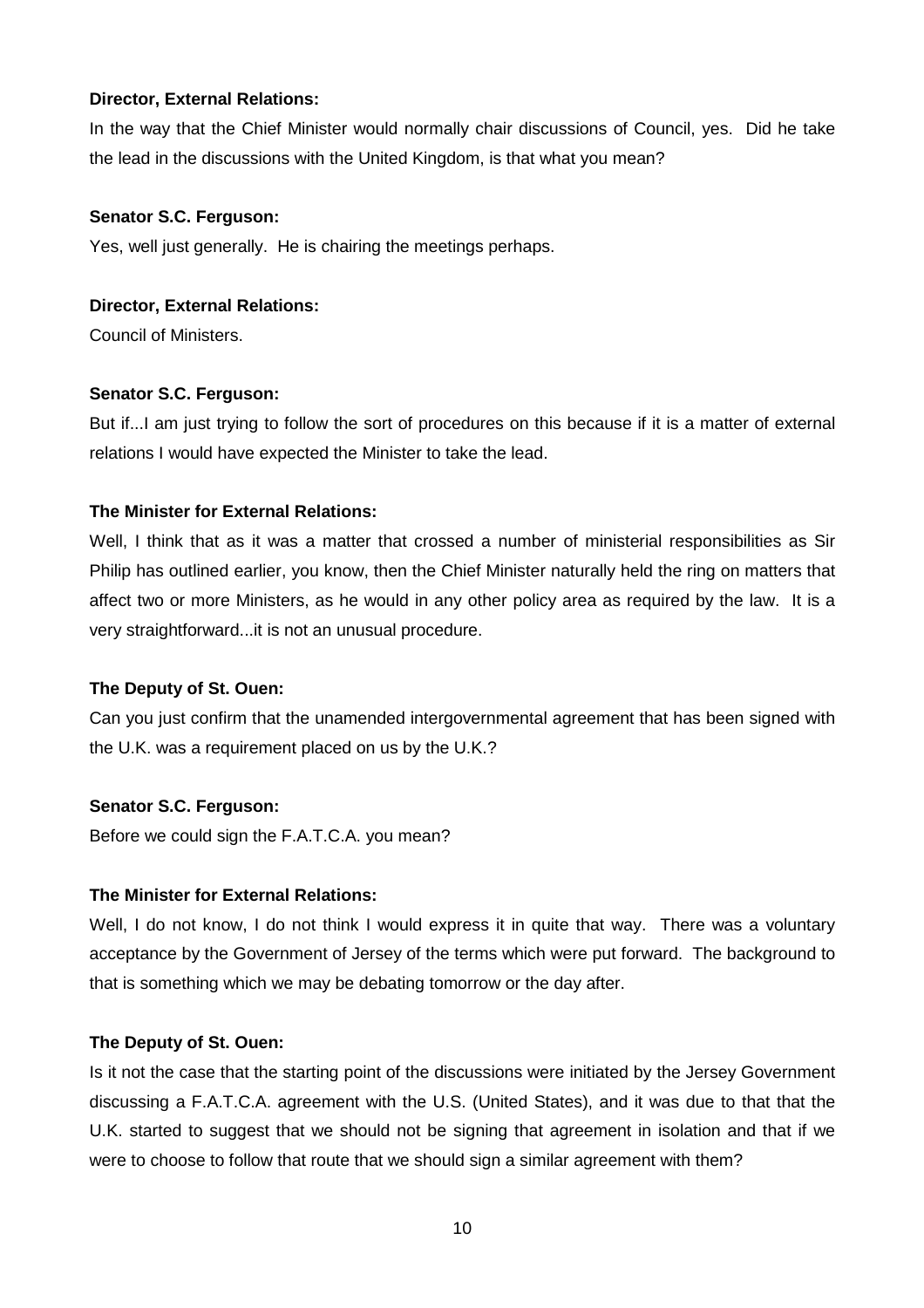#### **The Minister for External Relations:**

I think there is a reference to that in Senator Bailhache's report.

#### **The Deputy of St. Ouen:**

Right, so that is correct. I just want to make sure, are we correct in that statement?

#### **Director, External Relations:**

I think they are questions for the Chief Minister really but in terms of the overall question, was this part of a trend whereby the United States proposed automatic exchange of information with all of its global partners, yes. Did the U.K. then propose automatic exchange of information with its partners? Yes. Has the O.E.C.D. (Organisation for Economic Co-operation and Development) and the other early adopters now worked on a model that takes that forward? Yes. So it is part of a continuum that started with the U.S. introducing the idea on the global stage and then others adopting it as it went.

#### **The Deputy of St. Ouen:**

I am not wanting to discuss Senator Bailhache's amendment as an issue at the moment, I am trying to understand what emphasis is placed or should be placed on the requests - for the want of a better word - made by the U.K. Government with regard to tax and other matters that many would argue are solely the responsibility of and should only be the responsibility of Jersey. I suppose the question is: how much importance should we place on those requests?

#### **Director, External Relations:**

I think a request is perhaps a better word because in this regard the Island retains free will. I think request is a better word, it is a discussion between countries and the Chief Minister will, no doubt, if you ask him, explain why he felt it was in the best interests of the Island to enter into that agreement. But he was not...the Chief Minister can only act in what he believes to be the best interests of the Island and, as Sir Philip says, just like any other policy area there is a robust internal debate about where those best interests lie.

#### **Deputy R.J. Rondel:**

If all other jurisdictions would agree at the same time then we would all be on a level playing field more so. Is that really the essence of the amendment possibly?

#### **Director, External Relations:**

Again, you can reference the report in the amendment or you can reference the report to the Chief Minister's original proposition but both of them will explain how the world...the global standard of automatic exchange is now what has been adopted and I think it is fair to say that the U.S. can be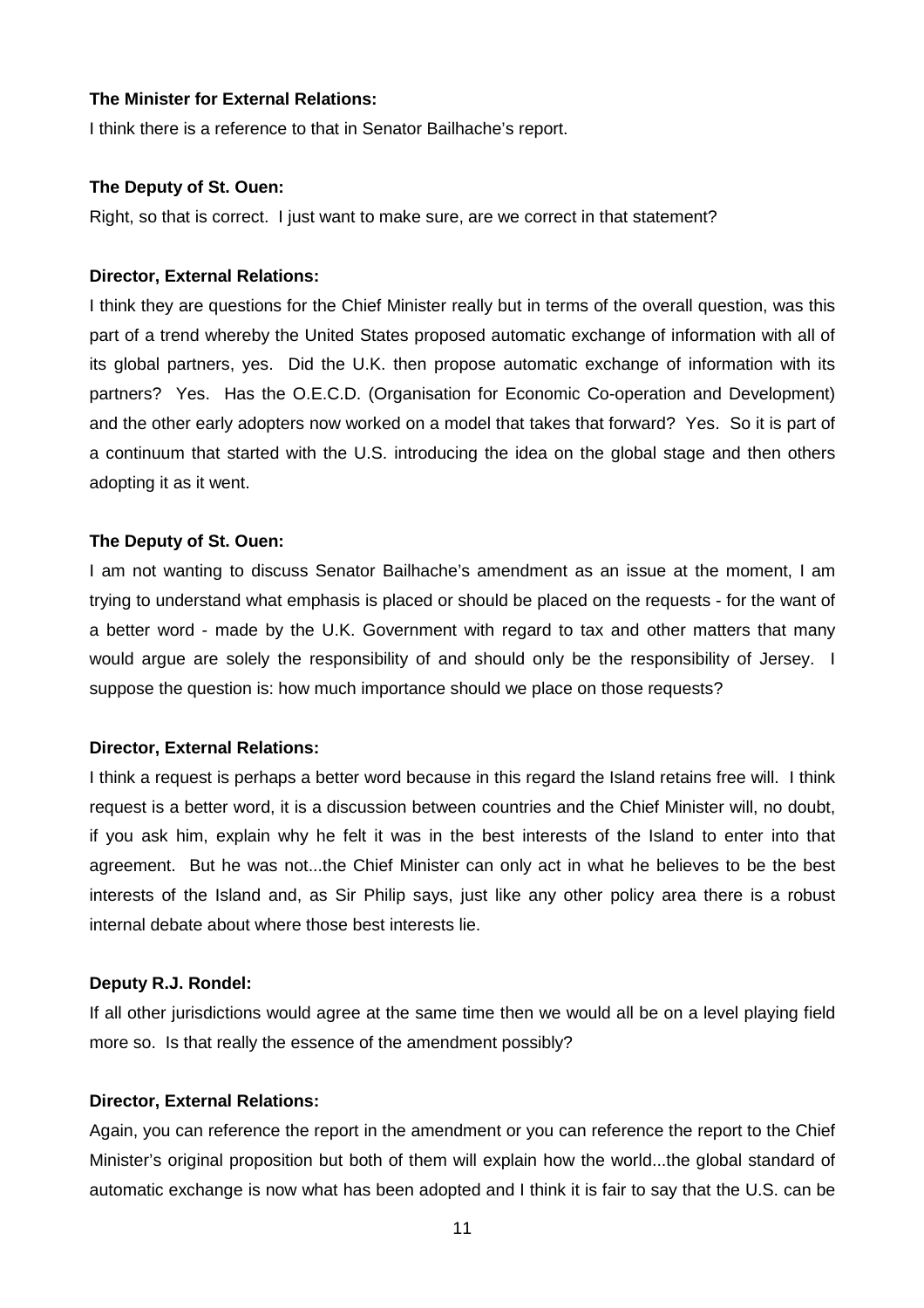widely seen as having kicked off that process with their F.A.T.C.A. and now, you know, we have the development of the O.E.C.D. standard for automatic exchange. Jersey has joined the early adopters group and...

## **Deputy R.J. Rondel:**

That is the key, is it? The early adopter's group?

#### **Senator S.C. Ferguson:**

Yes, thank you, but is it right or is it fair - fair is perhaps not the right word - is it right that another jurisdiction should require, virtually be insisting that we apply an information gathering procedure which they do not even do themselves.

#### **The Minister for External Relations:**

This is all part of the debate which is going to take place in the Assembly in the next couple of days. I could give you my views, I do not think that would right because we are in a public forum and the Chief Minister is not here. The Chief Minister has a different view. I know you are going to see the Chief Minister later but I think that will be privately so I do not think it would be fair for me to, as it were, pre-empt the debate by giving you my views on these matters. They are going to come out in the debate in two days' time.

#### **The Deputy of St. Ouen:**

We are certainly not looking that you do that but what we are trying to understand is generally what influence can or is the U.K. able to place on the Island to maybe enter into agreements that perhaps some might argue would not be in our best interests. I think of a previous example of the low-value consignment tax relief issue that the U.K. placed quite significant pressure on both ourselves and other Crown Dependencies to stop offering the benefits or deal with perhaps some of the inconsistencies that they believe were operated and being used by the Island. In that case it had been perhaps economic to the Island and I suppose we come back to whether...and I am not suggesting that perhaps this is the case but were we able to say: "No."

[14:30]

#### **Director, External Relations:**

I think with L.V.C.R. (Low-Value Consignment Relief) that was not something for us to say yes or no to. That was a function of U.K. tax law entirely within the control of the U.K. We objected through the courts to the way in which they interpreted European law but it was entirely within their own jurisdiction and did not require us to agree or disagree to it. Where an intergovernmental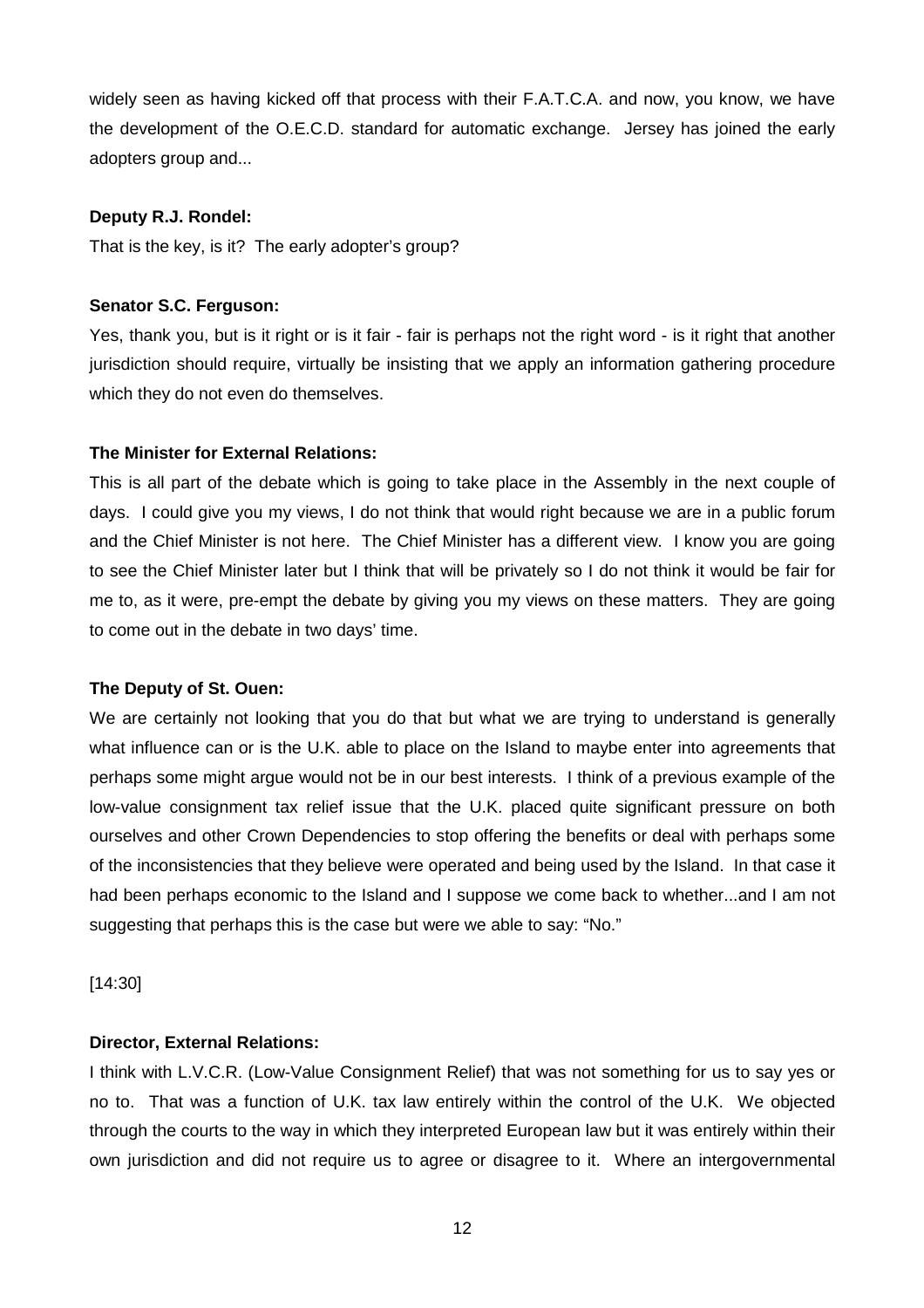agreement is concerned, regardless of whatever the subject of that might be, that is always something entered into by two parties. So it is a slightly different situation from L.V.C.R.

#### **The Deputy of St. Ouen:**

Thank you for making that clear.

## **The Minister for External Relations:**

Each country acts in accordance with its own national interests. The United Kingdom acted in accordance with its own national interests in relation to L.V.C.R. and in relation to the I.G.A. it was also acting as it conceived was in its own national interests. One of the interesting things about the debate before the States, which I think is probably the first such debate that we have had, is that the Assembly itself is being asked to consider what is in the Island's national interests as a legislature.

#### **The Deputy of St. Ouen:**

Thank you.

#### **Deputy R.J. Rondel:**

Thank you. You will be pleased we are moving on from there. Could you update us on the current status of Bureau des Iles Anglo-Normandes.

## **Senator S.C. Ferguson:**

Richard did want to ask you the question in French. **[Laughter]**

## **The Minister for External Relations:**

The Bureau des Iles Anglo-Normandes came into existence, I think I am right in saying on 1st June this year and the new director took up her post on 2nd June. She is a lady who has considerable experience in the French public service and she will be living in Paris and travelling to Caen for 3 or 4 days a week. So we hope that this is quite a good opportunity for us to have an entré into the French National Government for the first time because she has some very good connections which we hope that we will be able to exploit.

#### **Deputy R.J. Rondel:**

Has her appointment been shared among States Members? Do we know the position?

## **Deputy Director, External Relations:**

Indeed. An announcement was made at the establishment of Bureau des Iles Anglo-Normandes back in December 2013.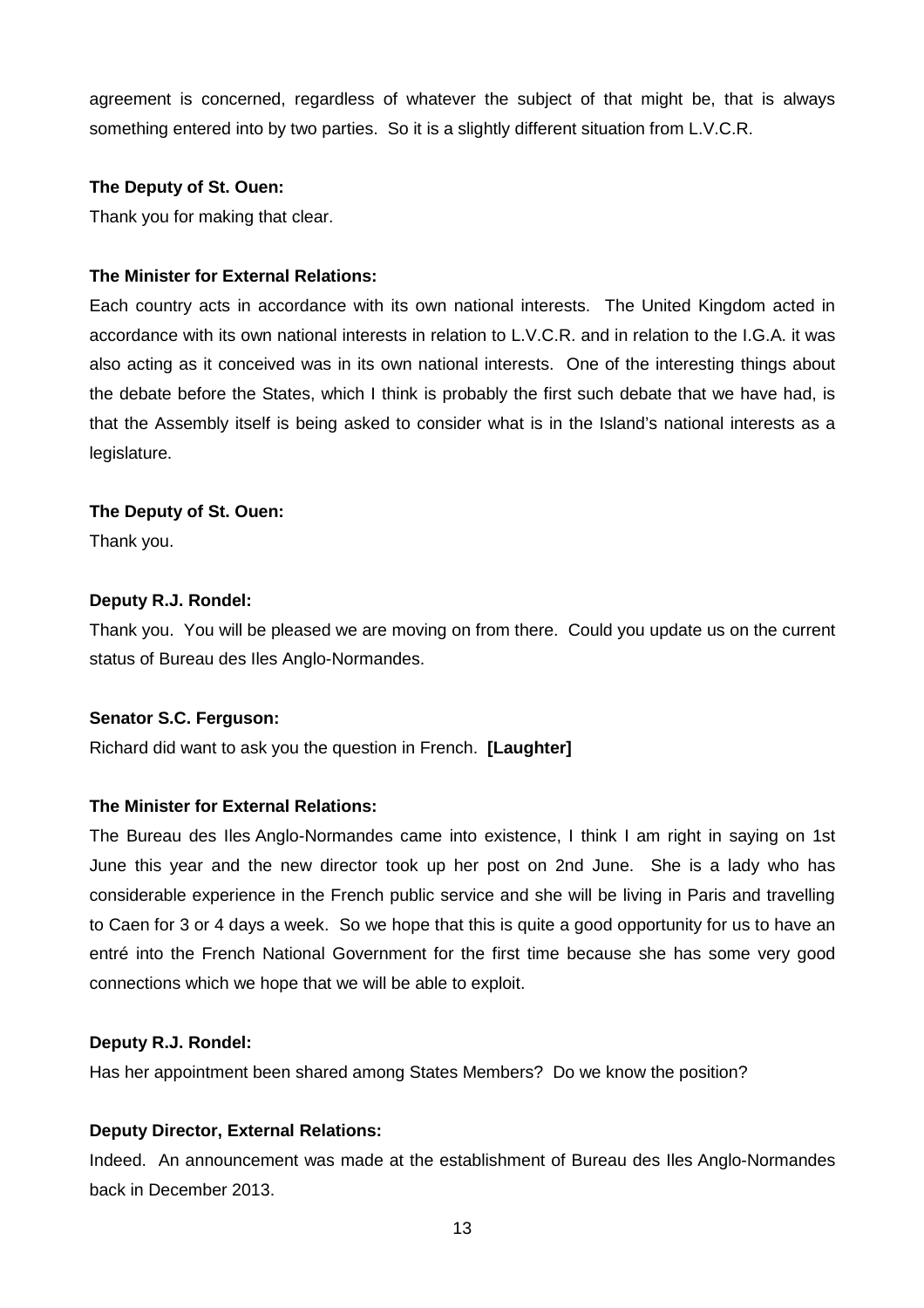## **Deputy R.J. Rondel:**

Yes, but not of her position?

#### **Deputy Director, External Relations:**

The fact that we were recruiting for the position.

#### **Deputy R.J. Rondel:**

Yes, we know that but has her announcement been made. Or who is it?

## **Deputy Director, External Relations:**

Indeed, it is the soft opening that is proposed for B.I.A.N. (Bureau des Iles Anglo-Normandes) and the person is Maddia Belclune(?) who, as Sir Philip said, has experience in the French civil service in Paris.

## **Deputy R.J. Rondel:**

Thank you.

## **The Connétable of St. Lawrence:**

How do you intend to exploit her connections?

## **The Minister for External Relations:**

Well, one of the things that we are wanting to do in the aftermath of the delisting from the French blacklist is to maintain good relations, in particular with the Ministry of Finance in Paris, but also one or two other Ministries as well. The advantage of having a director who has personal knowledge or personal experience of the French public service is that it makes it easier, as we hope we shall find out, to get access to Ministers and senior officials to whom we want to speak. I think I can say I had very good relations with Monsieur Cazeneuve, who was the Minister for the Budget at the time when we were removed from the blacklist, but he has now moved on to become Minister for the Interior and he has been replaced by another Minister. So I would very much like to try to meet that Minister and try to emphasise to him that we are a co-operative jurisdiction and try to pre-empt any similar difficulties arising in future.

## **The Connétable of St. Lawrence:**

So to meet the new Minister are you saying that you will utilise the skills of this...I did not catch her name?

## **The Minister for External Relations:**

Well, when one tries to arrange a ministerial appointment the interlocutors are obviously the officials in either one's own ministry or in other parts of the public service. We might use the good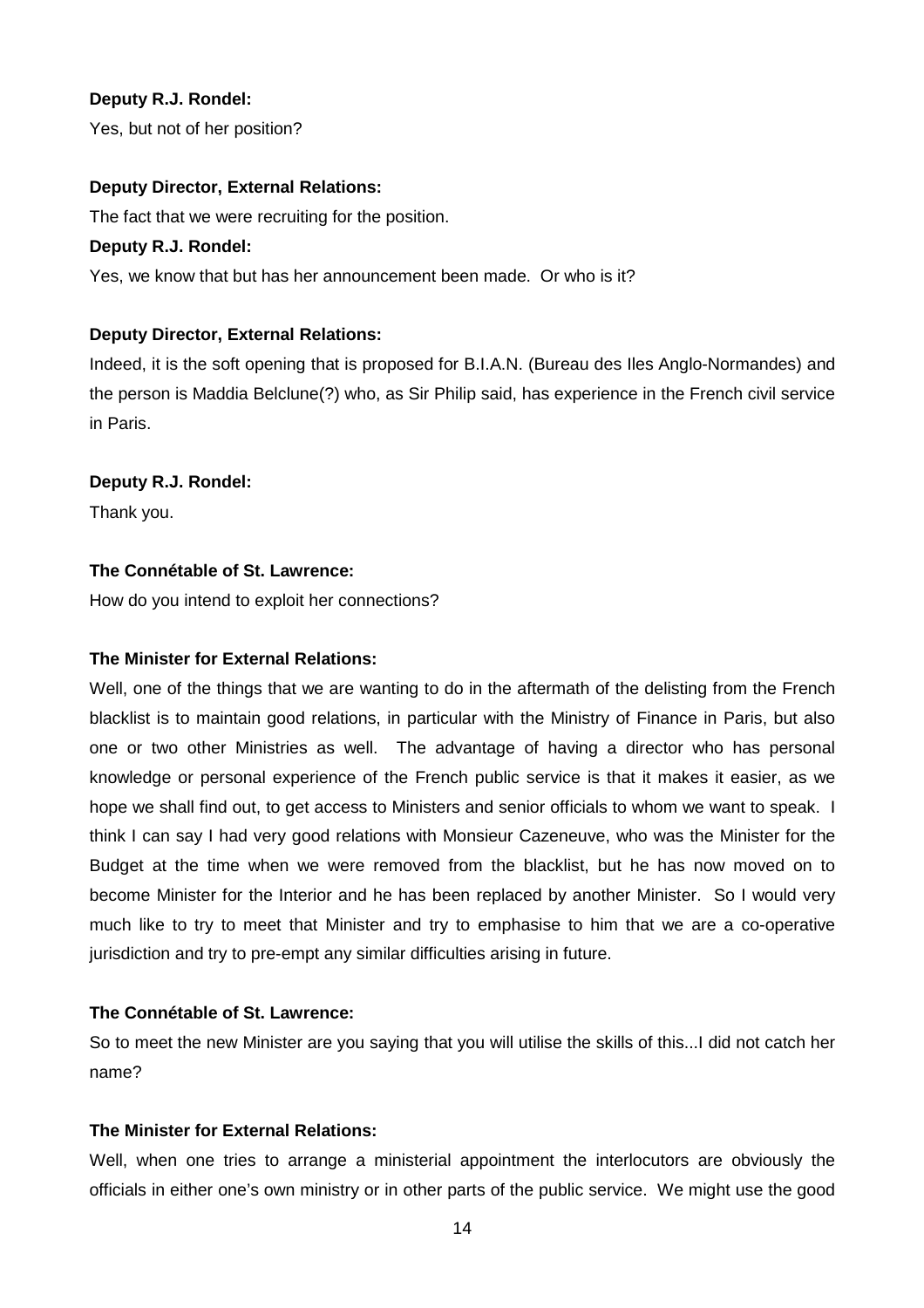officers of the Brussels office and our representatives there. We might use the good officers of B.I.A.N., we have to decide which is the best way, we might use Mr. Moran(?) who has good connections also in the Ministry of Finance. So by hook or by crook we hope to achieve that end.

#### **Senator S.C. Ferguson:**

Not too many crooks, I hope.

#### **Deputy R.J. Rondel:**

Okay, to move on? Relationship with the E.U. (European Union), implementation of legislation. We carried out a review and one of the findings which you agreed with was that other Ministers could implement E.U. legislation by ministerial order under various laws if there exists the authority to do so within those laws. What work, if any, do you and your department do to ensure that there is a full understanding across the ministerial departments of the implications of extending E.U. measures to Jersey?

#### **Director, External Relations:**

Among officials we have a Jersey grouping of officials that looks at E.U. matters. It is only officials, it does not involve Ministers but it is called the Jersey Brussels Group. It meets every quarter and it takes a look right across the administration of different departments on what is coming up and the approach we might take. So there is a grouping of officers involved in E.U. matters right across Government that meets every quarter. Then in addition other departments are now quite good and very consistent in consulting with external relations on any E.U. matters. Then sometimes they might ask the Law Officers for opinion and the Law Officers will join it all up with external relations as they give advice, and sometimes they will ask us and we will join up with the Law Officers to get legal advice. But generally most things to do with whether to extend an E.U. law becomes kind of a tripartite between the department concerned, ourselves and the Law Officers for legal advice.

#### **Deputy R.J. Rondel:**

Are you content that one or other departments are aware and can consult...

#### **Director, External Relations:**

Now, two different questions there possibly. Am I content that the systems and processes are good? Yes, I think that I am comfortable that the other officers know what they should do and that people understand how it works. Can I guarantee that that would always work 100 per cent of the time in 100 per cent of circumstances? Well, that relies on individuals and so if an individual arrives in post tomorrow then it takes them a while to understand the system and the processes.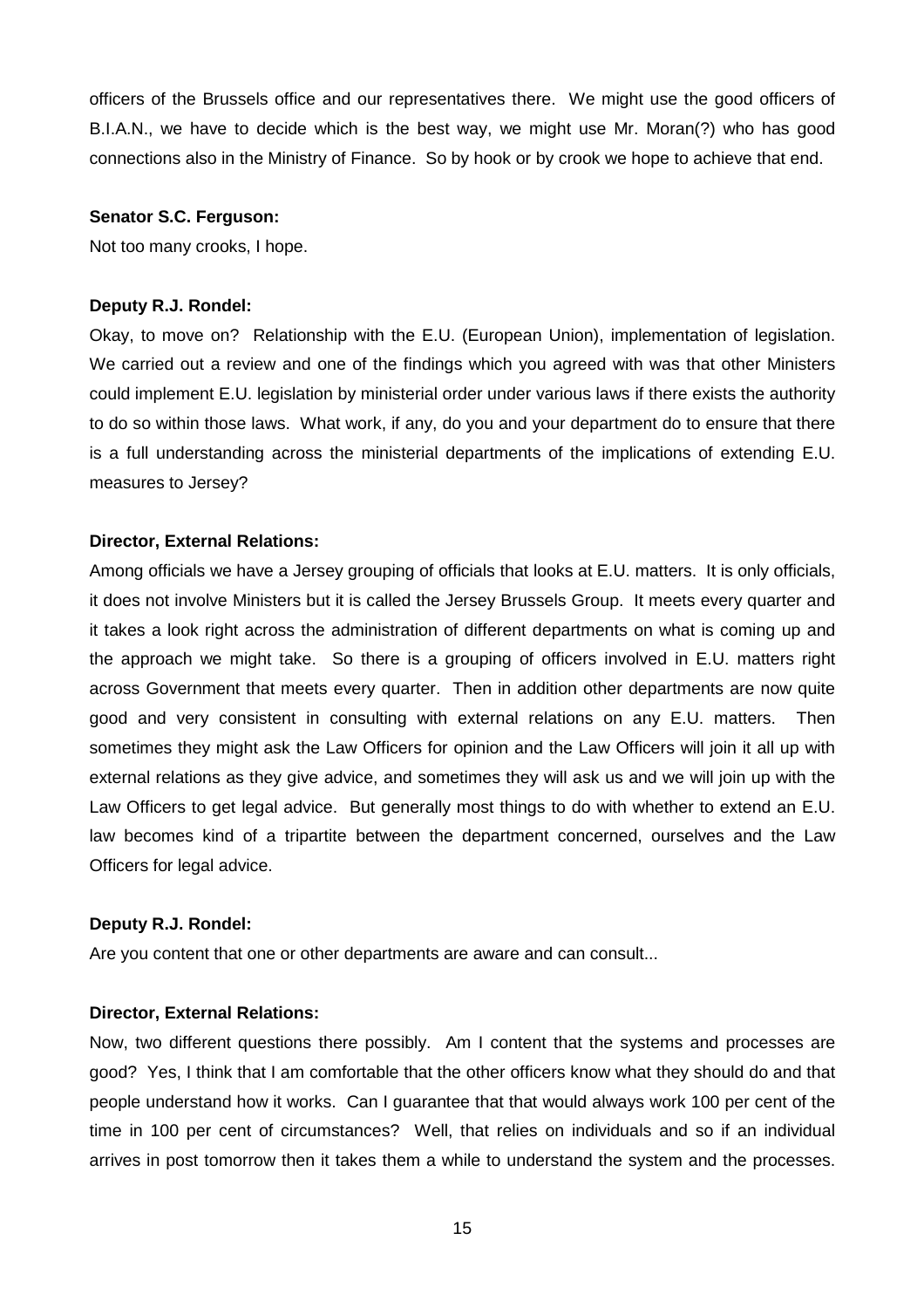But it does seem to work now. I do not recall that we have had any difficulties with perhaps another department not understanding the role of seeking advice.

## **Deputy R.J. Rondel:**

Have you got something in place that could highlight a situation of a particular department if they are not consulting as they should?

# **Director, External Relations:**

Generally now it gets caught pretty early on. I think that right across government people are aware of the external relations function and are well connected in with us as a group of officers. As I said, on the few occasions where perhaps something has not come direct to us, it has gone direct to the Law Officers, they have joined it back up with us or vice versa.

## **Deputy R.J. Rondel:**

At that stage if it has diverted yourselves, do you make it aware to the departments perhaps to come to you first?

## **Director, External Relations:**

We do, but most things...the vast majority of things come through us in the first instance anyway. Probably 80 to 90 per cent comes through us in the first instance rather than direct to departments.

# **Senator S.C. Ferguson:**

But that is E.U. stuff.

# **Director, External Relations:**

Yes.

# **Senator S.C. Ferguson:**

The E.U. stuff that comes via the U.K., and 75 per cent of the legislation I understand going through the U.K. at the moment is E.U. stuff, are people aware of that so they know when not to follow it slavishly, which is one of my bête noires.

## **Director, External Relations:**

The E.U. law that comes in tends to come in direct, it does not come in via the U.K. So where we implement something under Protocol 3 we do not tend to get a request to do so from the U.K. department, it tends to be we pick it up direct and we implement it direct. The aspect you are on about, Senator, is the more subtle thing where an officer in Jersey might say to a Minister: "I think Jersey citizens would quite like this bit of law as well or this bit of consumer protection" and they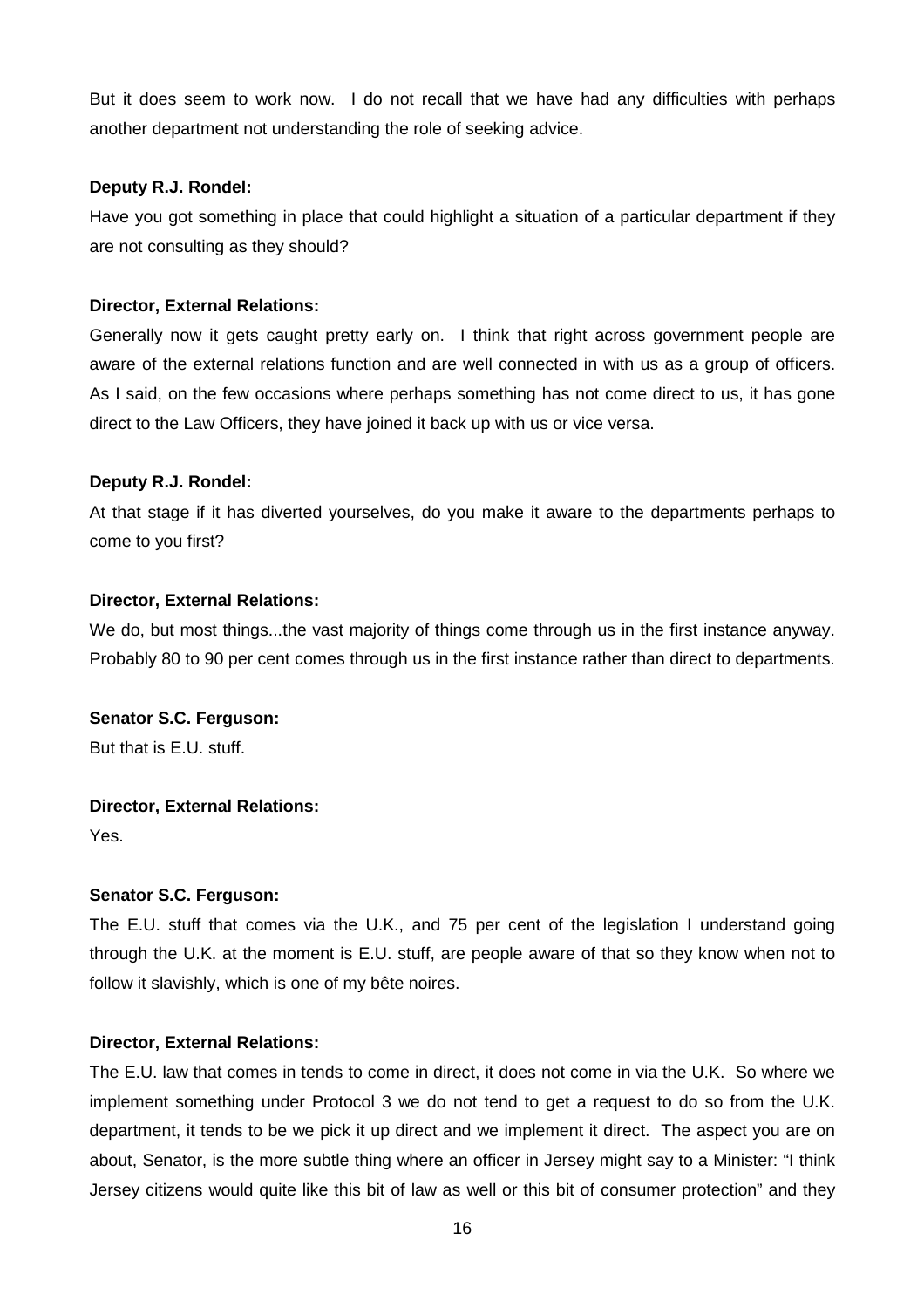probably do not even know that it has a European background to it. I think that is more subtle. I would not guarantee that we pick that up every time because quite often with so many people coming from the British Isles to the Island there can just be, in areas like consumer law, an expectation that certain laws will be in place and quite often neither the people nor the Ministers nor the officials appreciate that they had an E.U. base 10 years ago or something before they...

#### **Senator S.C. Ferguson:**

So how are we going to deal with it?

#### **Director, External Relations:**

You mean if a Jersey officer gives advice that Jersey citizens would want...

#### **Senator S.C. Ferguson:**

How are you going to catch those before they hit the system?

#### **Director, External Relations:**

They are a different sort of thing, are they not? I think where we are obliged to implement something under Protocol 3 as an E.U. law then that is one thing. That is an obligation. Where a Minister feels that Islanders would like, say, a particular consumer protection and they just feel that Islanders would like that, regardless of whether it has an E.U. or a U.N. (United Nation) base to it, I think that is something entirely different, because that is the normal policy making process about whether Islanders would like that, which is then tested through the Assembly to take a decision on. In a sense I do not particularly...I am not sure that there is a role for external relations in saying to a Minister of a department: "Well, you might think that Islanders want that law but we should not implement it because I know that 10 years ago that had a European base to it."

#### **Senator S.C. Ferguson:**

No, but surely you could go back and say: "Are you aware that 10 years ago that was an E.U. directive?"

#### **Director, External Relations:**

We have done that on occasion and the reason that we have done it is because our preference nowadays and the preference of the Law Officers' Department is to go back and look at the original European directive rather than implement a U.K. version of that directive anyway. So we have done that on occasions for those sorts of reasons, which we feel would lead to sometimes a better legal implementation of the underlying consumer right rather than relying on the U.K. version which may have other things in the law as a result of U.K. policy making for U.K. residents, yes.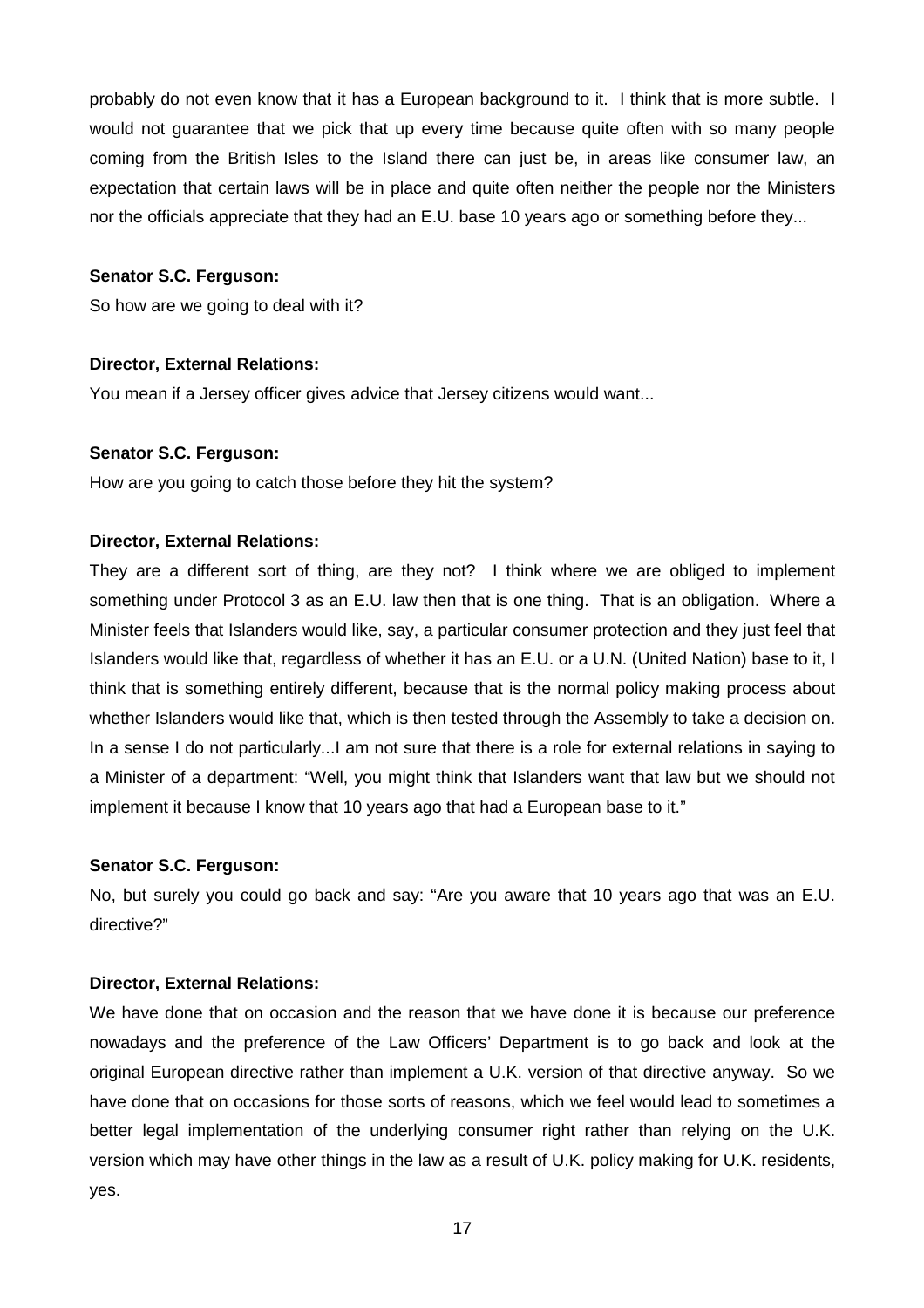## **Deputy R.J. Rondel:**

Could we move on perhaps to talk about the representation in the Far East? Could you perhaps give us an update on the positive benefits we have had with our representation in the Far East? I know when I visited Singapore over a year ago I did visit two local representatives out there of firms that are out there and they were a little bit concerned that we had not branded our self enough out there, and how important it was to really get the Jersey brand recognised more. Are you able to give us an update on what has been done during the last year?

## **The Minister for External Relations:**

The Chief Minister made his second or third visit to China a couple of months ago but I was not with him so perhaps the Deputy Director can fill us in because I think he was there.

## **Deputy Director, External Relations:**

Certainly, Minister. Indeed the Chief Minister did visit China in April this year and had a series of calls both in Beijing and Shanghai on this occasion.

[14:45]

He was very well received. At a high level in the Ministry of Foreign Affairs he was met by Deputy Minister Wang Chao and he had further talks at Askic(?) which is the Ministry that deals with health and carried forward discussions about the approval of importation of dairy products by...well, exportation by Jersey Dairy into China and had discussions at the Ministry of Commerce and I would say that there has been a distinct step forward in relations with China that is leading towards tangible progress in those areas.

# **Deputy R.J. Rondel:**

Have we not seen tangible progress yet? In other words, in financial services for example?

# **Deputy Director, External Relations:**

The data relating to financial services being conducted through Jersey, it is very difficult to establish of course because if a Chinese entity is using a S.P.V. (Special Purpose Vehicle) or whatever, it is not going to be immediately a simple statistic. But, for example, there are, I think, 43 Chinese companies that are listed on A.I.M. (Alternative Investment Market) through using Jersey holding vehicles. There has been a distinct interest and use of Jersey for RMBdenominated funds. So these are the sorts of things we are seeing a lot of interest.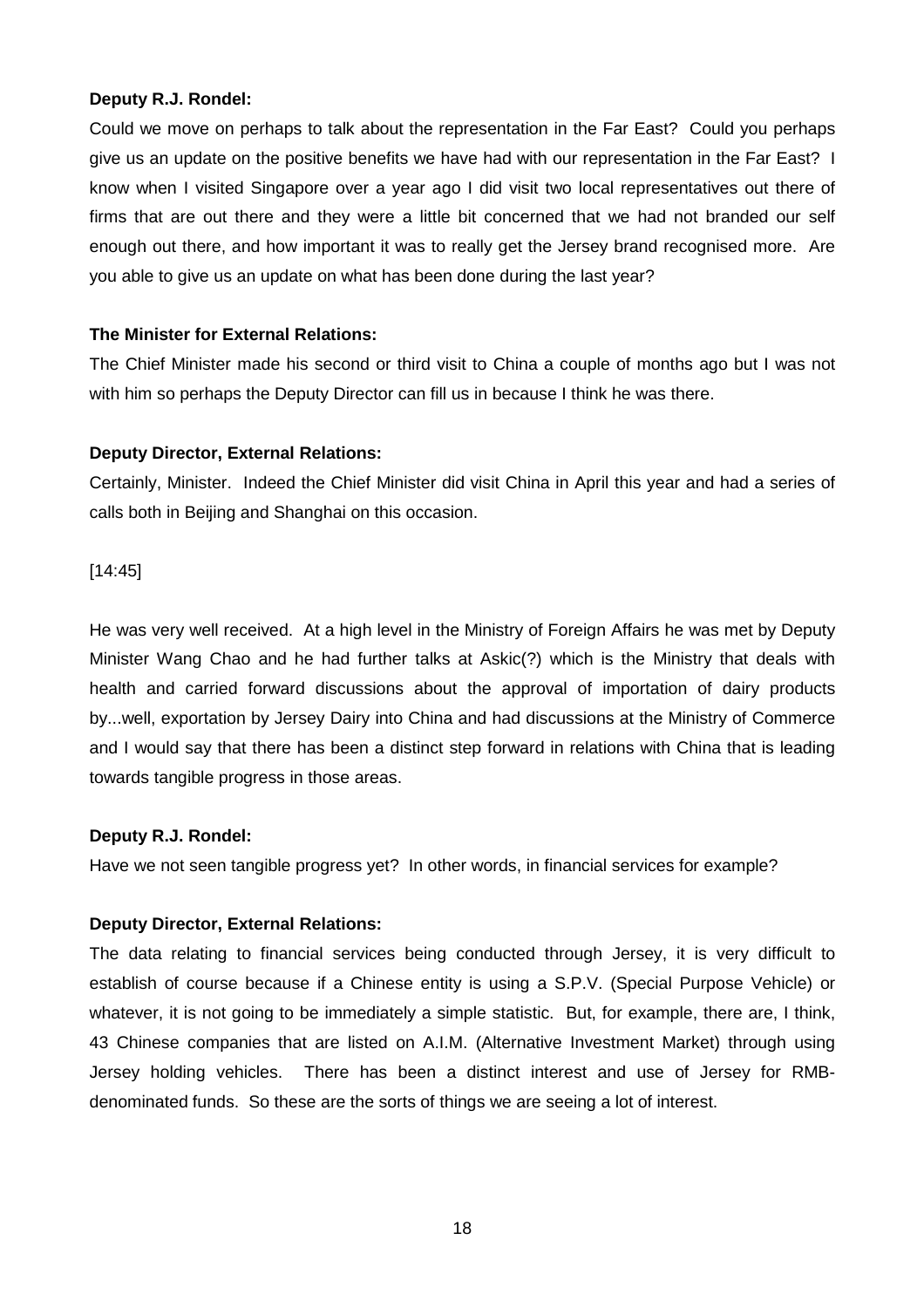## **Deputy R.J. Rondel:**

Could you just explain, we have somebody out, exactly what their role is and how they are employed? Is it just under Jersey or Channel Islands?

#### **Deputy Director, External Relations:**

They are in Beijing. There is one person, Mora Chung(?), who is employed through E.D.D. (Economic Development Department) for business development. Jersey Finance have an office in Hong Kong and they have very recently enhanced the establishment of a representative in Shanghai as well.

## **Deputy R.J. Rondel:**

Those are full-time people?

## **Deputy Director, External Relations:**

Yes.

## **The Connétable of St. Lawrence:**

Minister, the Medium Term Financial Plan, the last one, I understand included funding of about £50,000 for the appointment of an international adviser to the Council of Ministers. Do we have an international adviser to the Council of Ministers, has that person been appointed?

# **The Minister for External Relations:**

We do have one at the moment.

## **Director, External Relations:**

Yes, the funding currently allows us to engage Mr. Powell, who is the international adviser to the Council of Ministers.

#### **The Connétable of St. Lawrence:**

How long has he been in that position?

## **Director, External Relations:**

He was first appointed by the Policy and Resources Committee pre-ministerial government in a part-time role to advise just on international tax matters and then that continued on and off for a number of years in between Mr. Powell's other duties that he had at time, Chairman of the Financial Services Commission and other roles, and then more recently we have had exclusive use of Mr. Powell as the international adviser to the Council of Ministers. So it is a process which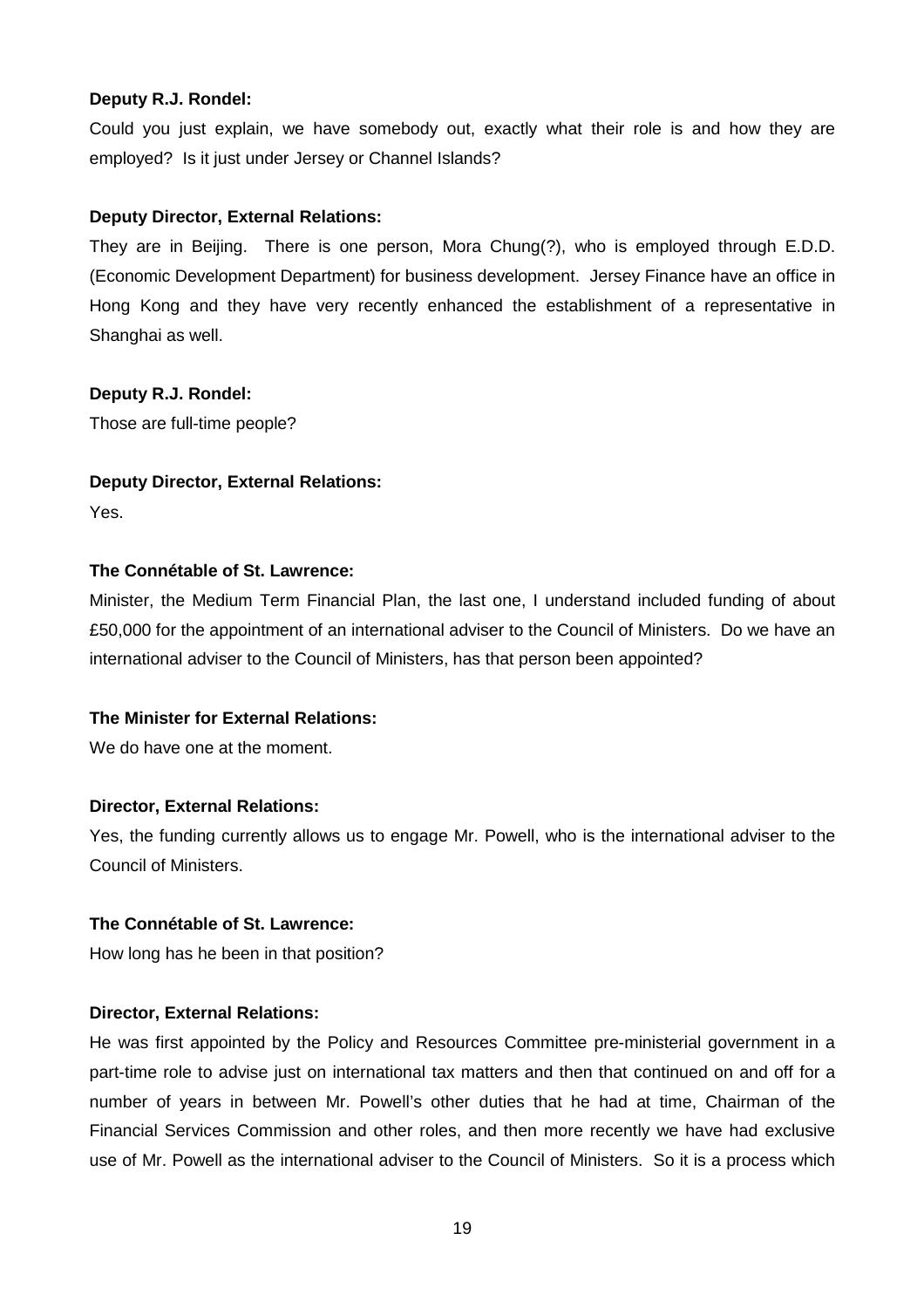has evolved from the Policy and Resources Committee first taking that decision back in probably it would have been about 2003 maybe, back then.

#### **The Connétable of St. Lawrence:**

We were wondering, when we were preparing our questions, whether Mr. Powell was in fact the international adviser. How does his role differ to yours, because you are Director of External Relations, International Affairs, what is the difference between you and why do we need both of you? [**Laughter]** 

#### **Director, External Relations:**

A harsh question. Mr. Powell's role focuses on E.U. and international tax matters and so he is our primary representative to the O.E.C.D. and to the various E.U. fora on E.U. and international tax developments. The Island needs someone in that role because that is where the decisions are taken and so the standards which the Island is committed to meeting, which successive Ministers have now committed to meeting, are developed in those various fora. You do not necessarily need myself and Mr. Powell providing we never have to be in two places at once. So Mr. Powell's role is much more off Island and involved face-to-face in doing those negotiations. So, for example, he will spend a week in Berlin negotiating with the 190-odd other countries that participate in the O.E.C.D. global forum and he will be doing that all week and nothing but that, completely dedicated to getting the best result for Jersey and then I will be doing other things, which are not related to E.U. and international tax but relate to the wider responsibility of external relations, constitutional matters in the round. So it is a very dedicated specific role.

## **The Connétable of St. Lawrence:**

In the hierarchy within external relations, who is senior? Is it Mr. Powell as international adviser or you as Director?

## **Director, External Relations:**

Mr. Powell does not sit in the hierarchy because he is not an employee of the States Employment Board. When the Policy and Resources Committee engaged him I think he was already with employment elsewhere, the Financial Services Commission - I cannot quite remember - and so they had him on a kind of quasi consultancy basis. That continued and that was the case when I joined in mid-2009. We have just devolved that contractual relationship. So I suppose technically Mr. Powell is a contractor rather than an employee.

# **The Connétable of St. Lawrence:**

So he is not an employee?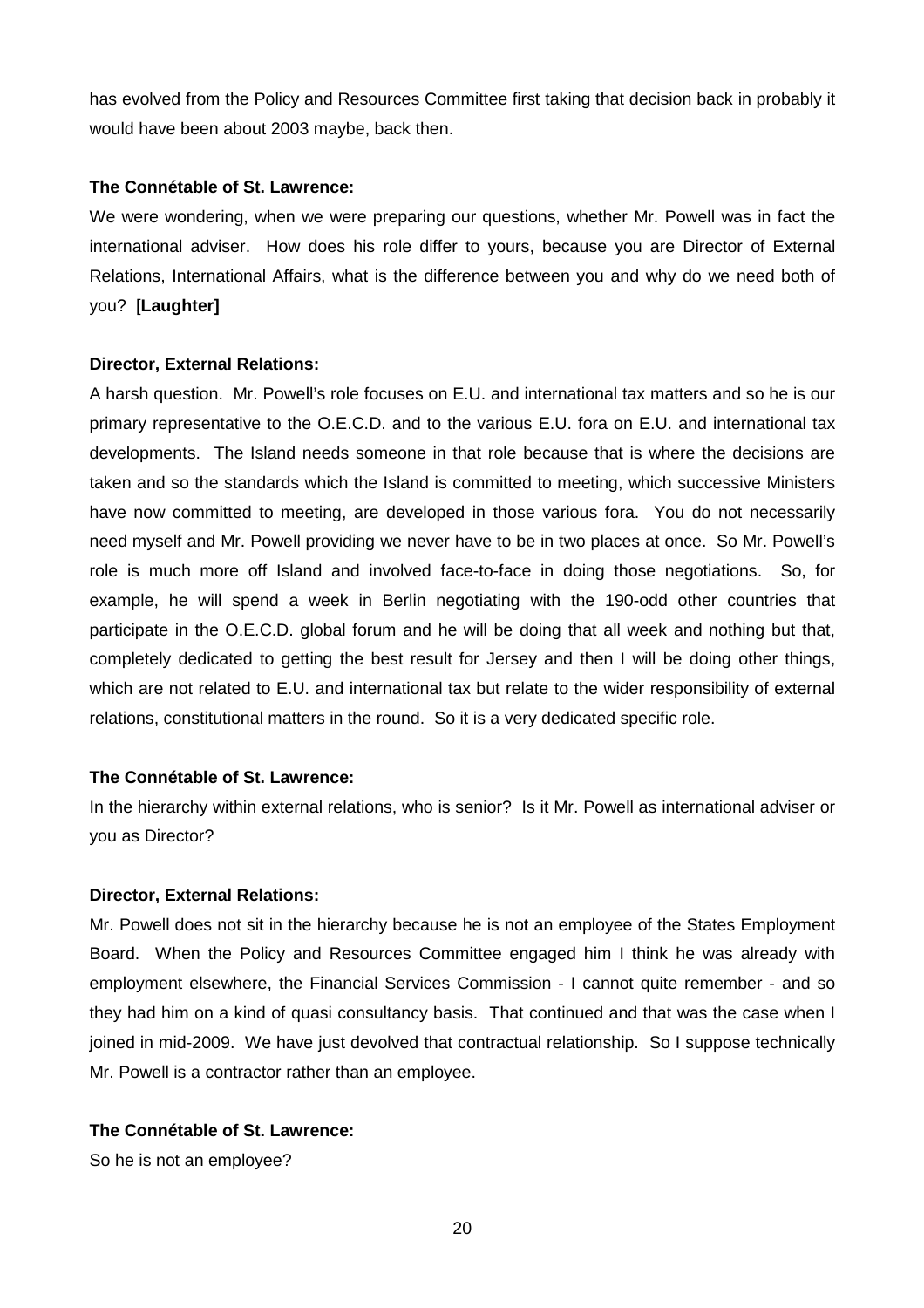## **Director, External Relations:**

No.

## **The Minister for External Relations:**

The person who runs the department is the Director.

## **Director, External Relations:**

I manage Mr. Powell's contract and his funding.

# **The Connétable of St. Lawrence:**

Okay, thank you. I think this question can be addressed to the Minister rather than the officers. Minister, when we met last you were talking about the U.N. Convention on the Rights of the Child and that there had been a blockage to ratifying that. What is the current position? Our understanding was that blockage had been cleared and there was a way forward for the ratification.

## **The Minister for External Relations:**

Yes, I think the blockage has been cleared and I think an announcement is going to be made fairly shortly, which will be very positive.

# **The Connétable of St. Lawrence:**

So you would rather hold back on that announcement than tell us?

# **The Minister for External Relations:**

If you would not mind. There is a reason for it so I would not like to make any formal statement about it at this stage.

## **The Connétable of St. Lawrence:**

Are the rest of the Panel happy with that? I am.

# **The Deputy of St. Ouen:**

Yes, my only question is can you confirm whether or not it is likely that the U.N. Convention on the Rights of the Child will be ratified this year?

# **The Minister for External Relations:**

I think we will see some positive progress by the middle of month.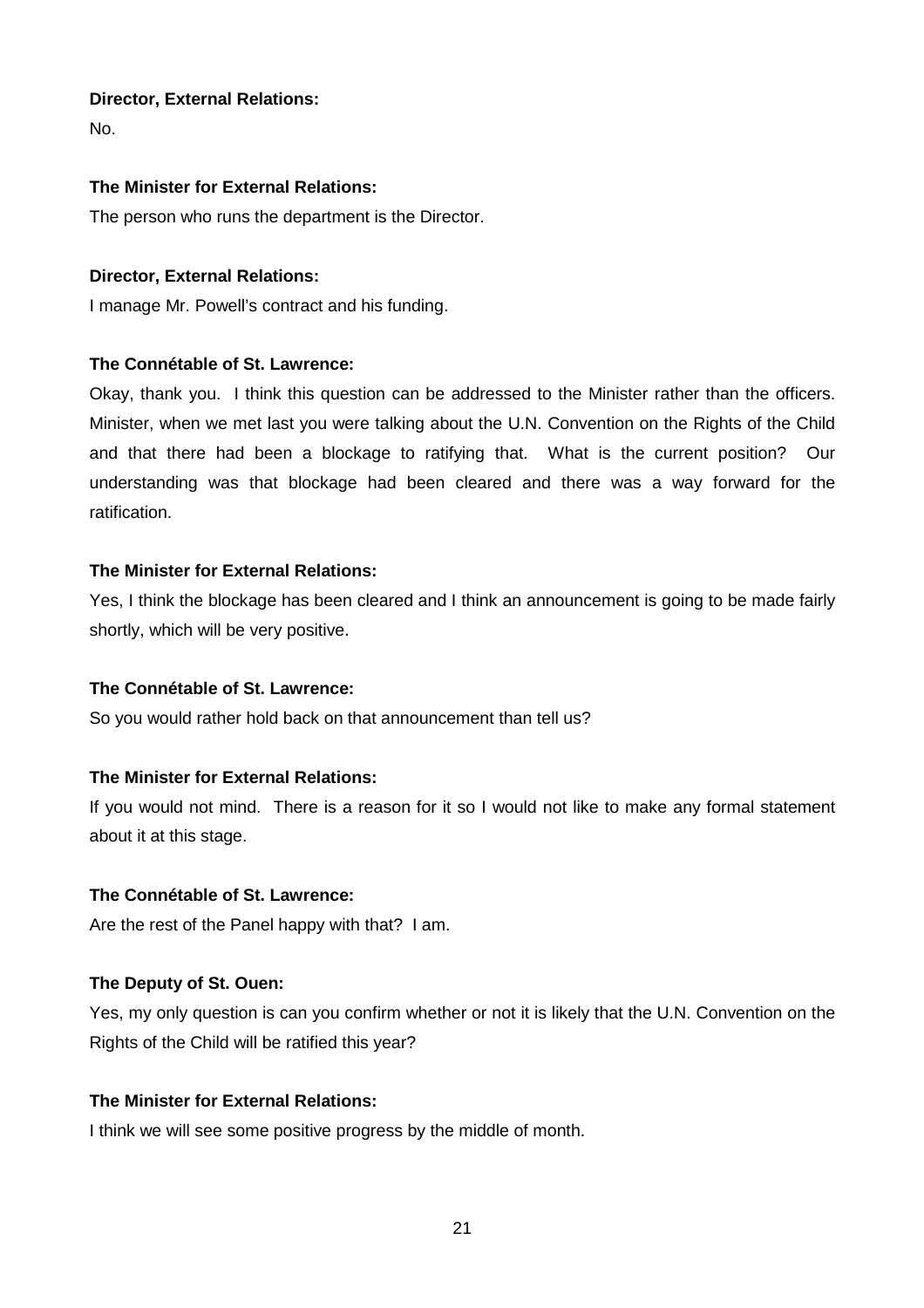## **The Deputy of St. Ouen:**

Thank you.

## **The Connétable of St. Lawrence:**

Thank you, we will accept that but I am sure we are all very pleased to hear that. Before you were elected as the Minister for External Relations, a report was prepared by the Panel and that was before I was a member of it, looking at the creation of the Minister for External Relations and the Chief Minister undertook at the time to prepare a report that would be published in September of this year and which would review the resources that were needed and I think speak about how the work was undertaken within the department. It is a very long-winded lead in to ask the question: is that report going to be ready in September?

#### **The Minister for External Relations:**

Yes, certainly.

#### **The Connétable of St. Lawrence:**

A closed question deserves a closed answer.

**The Deputy of St. Ouen:**  Will it be published?

#### **The Minister for External Relations:**

Of course it will be laid before the States.

## **The Connétable of St. Lawrence:**

Thank you. This is an interesting one, again to the Minister. You have told us previously Minister that you would be open to suggestions about the development of a common policy on external relations and that I think you hoped that that would allow more involved from all States Members, has that progressed at all?

## **The Minister for External Relations:**

We anticipated that you might ask us a question about this, Connétable, and we have been, since the last attendance before the Scrutiny Panel, talking about ways in which we might be able to involve Members in the ownership of the common policy on international relations. When the new Council of Ministers is formed at the end of this year they will, no doubt, wish to revisit the common policy and to decide whether it meets the bill, so far as they are concerned, during the early part of 2015. So what we were envisaging was a meeting to which Members might be invited before the elections at which the common policy could be explained in a little bit more detail than it has been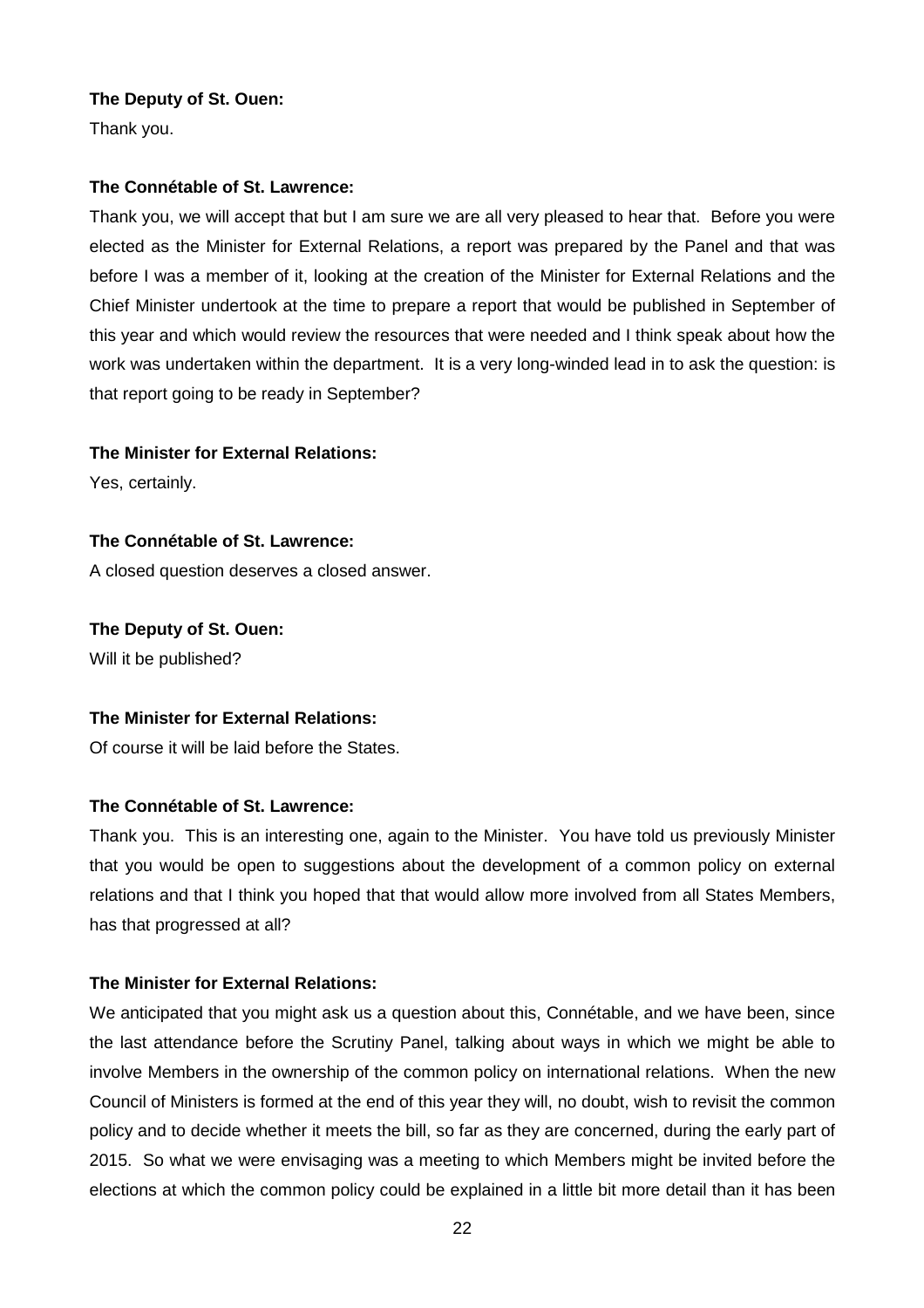so far and Members' views could be invited upon specific aspects of it. Obviously the Council of Ministers at this stage of its term is not going to make any amendments to the common policy, but that will help officials to decide whether or not to recommend to the new Council of Ministers whether there should be any amendments to it. So that was the way in which we thought we might take matters forward.

#### **The Connétable of St. Lawrence:**

More involvement of other States Members is that something that you support specifically for your department?

#### **The Minister for External Relations:**

I think I have said on more than one occasion that I welcome any contributions from Members as to ways in which the common policy might be amended or improved or tweaked even. But at the end of the day I think I have been equally firm on this, that it is the policy of the Government of Jersey, it is the policy of the Council of Ministers. So there cannot be a debate upon it. But obviously the Council of Ministers has to lay the policy before the Assembly once it has been formulated.

#### **The Deputy of St. Ouen:**

Can I just ask, what importance do you place, if any, on the States as a whole not only adopting the common policy but showing and demonstrating support for it?

#### **The Minister for External Relations:**

Well, I attach a lot of importance to it because if the Government of Jersey, through its common policy is not following a policy which is broadly approved of by Members of the States then that goes to confidence in the Government of Jersey itself. So it is very important that Members should sign up at least to the broad thrust of the common policy because that will be very important for the Council of Ministers itself.

#### **The Deputy of St. Ouen:**

So will it move a step forward in that respect, therefore although it is and will be a policy that flows from the Council of Ministers, there will be some sort of more formal approval adoption or signification that States Members will give to it. Is that what you are suggesting?

#### **The Minister for External Relations:**

No, I am not saying that I would want to invite the States to debate the common policy or to approve it in any formal sense, but what I am saying is that it is important that the States as a whole should be comfortable with the common policy that we have formulated.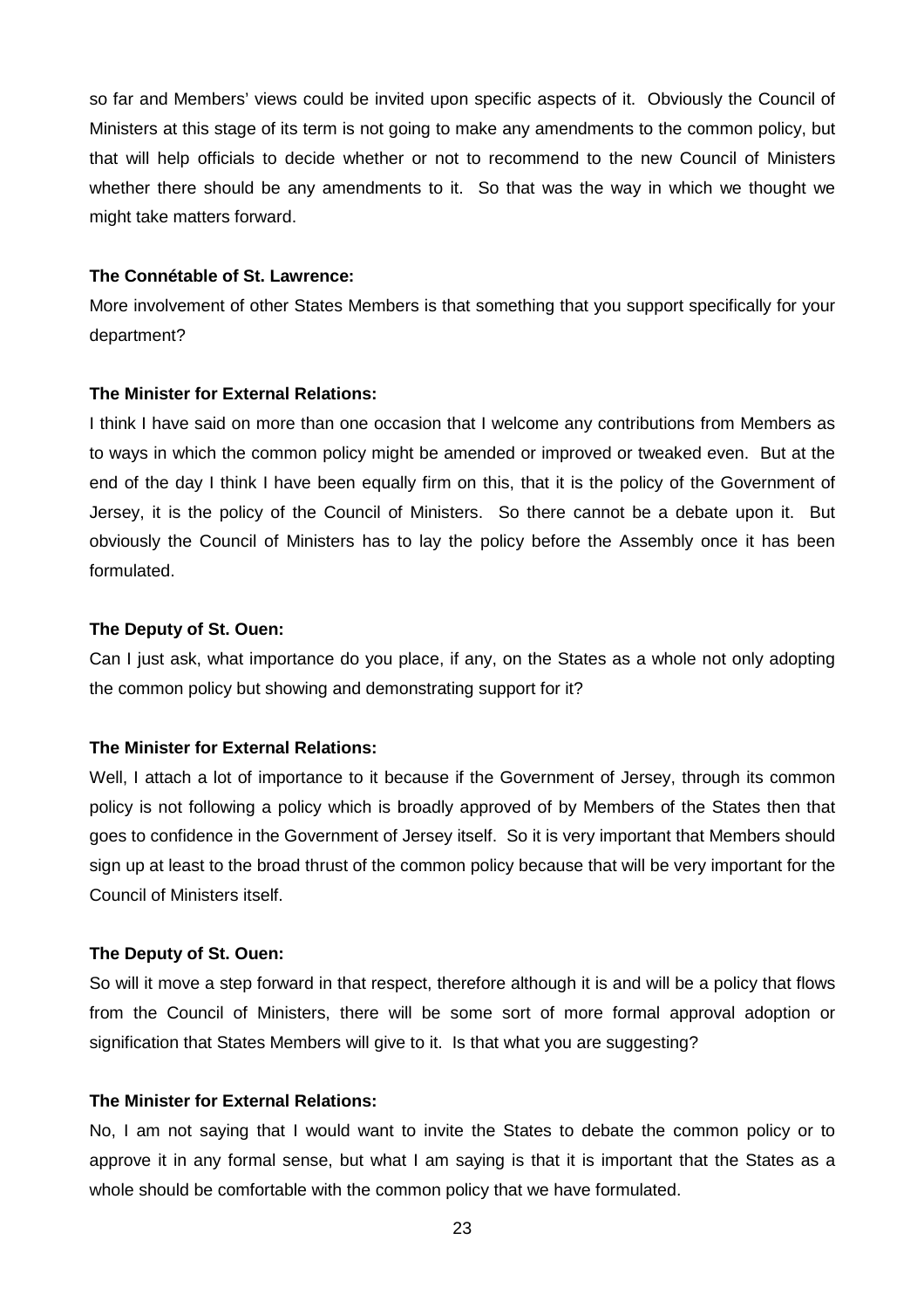# [15:00]

# **The Connétable of St. Lawrence:**

Can you remind us where that common policy may be found?

# **The Minister for External Relations:**

Somewhere on the website, Connétable, but I am not quite sure where.

## **Director, External Relations:**

The States Assembly website because it is presented as an R in the report series.

## **Deputy R.J. Rondel:**

Could you advise whether your department will require any further resources during the next Medium Term Financial Plan? If so, what might they be?

## **The Minister for External Relations:**

Not at this stage because the work that is being done at the moment in formulating the report and the first year's activity of the Ministry and obviously resource is going to be one of the issues that we will think about in that context.

## **Deputy R.J. Rondel:**

Possibly savings?

# **The Minister for External Relations:**

Maybe even savings. Maybe even savings.

## **The Deputy of St. Ouen:**

Can you just confirm whether or not you have made any submissions to the Treasury regarding the long-term resource plan?

## **Director, External Relations:**

We have not, no. There is nothing relating to external relations in the long-term resource plan.

# **The Deputy of St. Ouen:**

Thank you.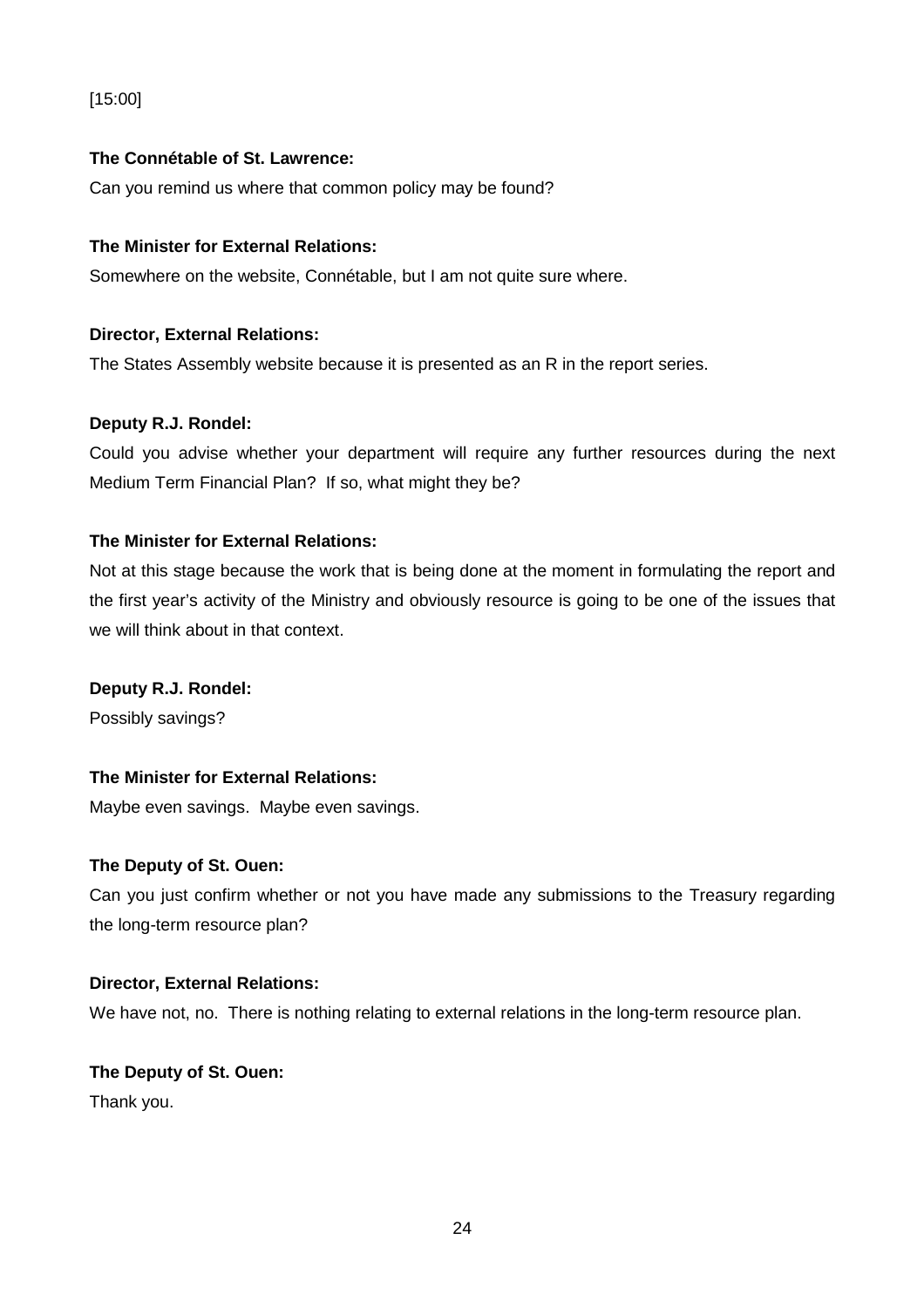#### **Senator S.C. Ferguson:**

Just one quick final question: how would you define our current relationship with Guernsey? There has been mention in the past of a Channel Island Foreign Affairs Committee, has that died a death or is it coming to life?

#### **The Minister for External Relations:**

I do not think it has died a death. On the other hand, I do not think it has moved forward enormously either. I think the reason for that is, if I may be frank, the Chief Minister in Guernsey resigned and the new Chief Minister is now in the position. The former Minister for Europe is now the Chief Minister and he is retaining responsibility for external affairs to a certain extent, or maybe even to a large extent. I think he has a number of other things on his plate and I have not felt it right to press him on how we might take forward the Jersey-Guernsey agenda.

#### **Senator S.C. Ferguson:**

The general Jersey-Guernsey relationship is good, bad, indifferent?

## **The Minister for External Relations:**

In any relationship there are pinch points. There are difficulties. We saw a pinch point with the aircraft registry and I do not want to articulate them but there may be one or two other pinch points as well. But taken in the round, I think the relationship with Guernsey is pretty strong, certainly among senior Ministers, both in Jersey and in Guernsey, there is a very broad acceptance of the principle that we should work much more closely together.

## **Deputy R.J. Rondel:**

Is that why we let them win the cricket the other day? **[Laughter]**

#### **The Minister for External Relations:**

I was not one of those playing in the Jersey side so I take no responsibility for that, Deputy.

#### **Deputy R.J. Rondel:**

Could you just give us a quick update on the Romanian driving licence situation, which has been brought up a couple of times in the Assembly and whether there is going to be any thoughts about appointing a Romanian consul over here being there is quite a big representation now.

## **The Minister for External Relations:**

I asked that very question this morning by chance and I was told that the current position is that the Romanian Government is expected to sign off on the driving licences agreement before the end of the month and send it to the embassy in London and we would then be looking to have a